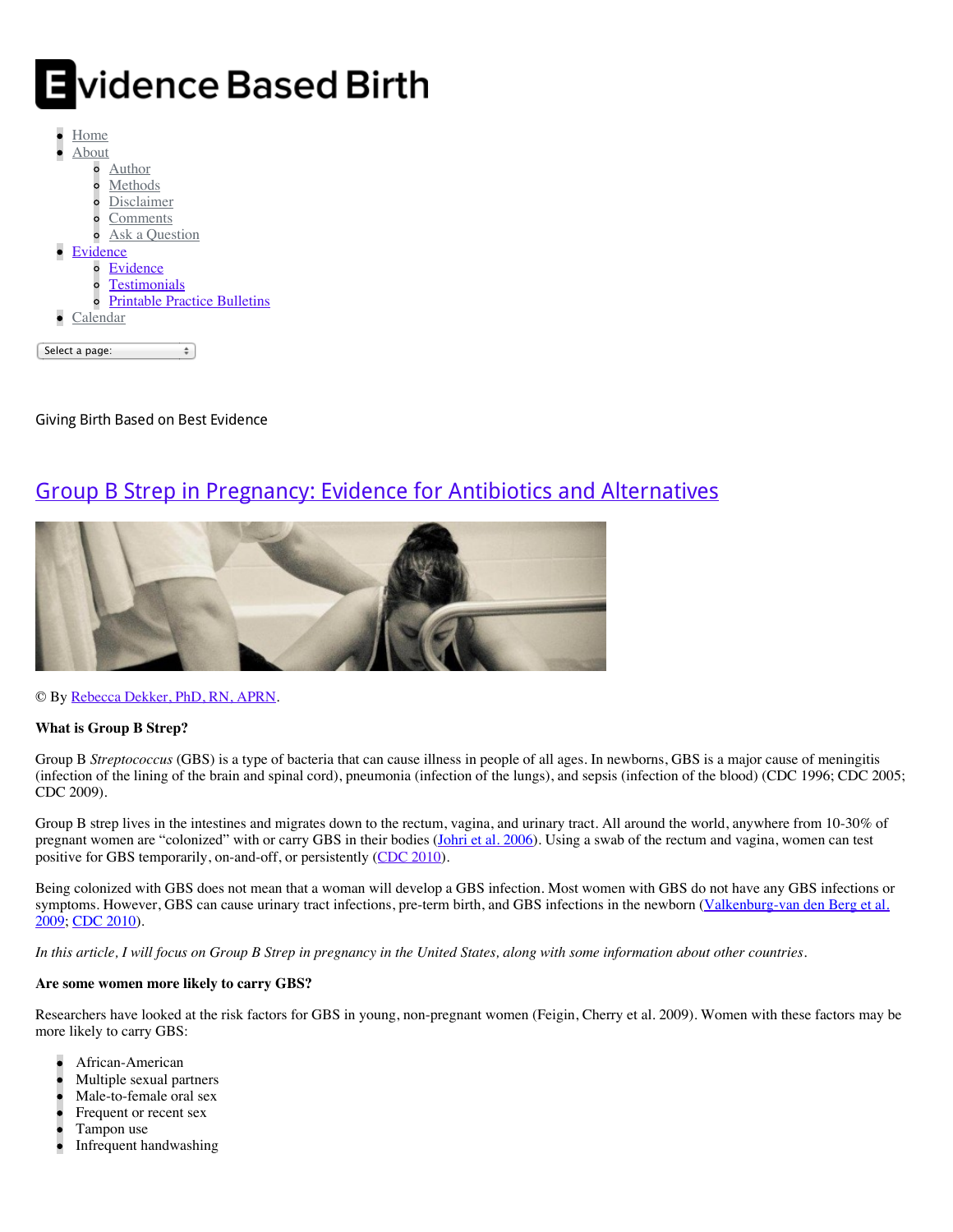• Less than 20 years old

## **How often do newborns become infected with GBS?**



Ashley's baby was born with an early GBS infection. Ashley tested positive for GBS but her doctor's office forgot to give her the test results. As a result, she did not receive antibiotics during labor.

There are 2 main types of GBS infection in newborns: early infection and late infection. In this article we will focus on **early infection**, which occurs in the first 7 days after birth. When a baby has an early GBS infection, symptoms usually appear within the first 12 hours, and almost all babies will have symptoms within 24-48 hours ([CDC 2010\)](http://www.cdc.gov/mmwr/preview/mmwrhtml/rr5910a1.htm?s_cid=rr5910a1_w). In a study of 148,000 infants born between 2000 and 2008, almost all of the 94 infants who [developed early GBS infection were diagnosed within an hour after birth—suggesting that early GBS infection probably begins](http://www.ncbi.nlm.nih.gov/pubmed/?term=22353962) *before* birth (Tudela et al. 2012).

Early infection is caused by direct transfer of GBS from the mother to the baby, usually after the water breaks. The bacteria travel up from the vagina into the amniotic fluid, and the fetus may accidentally swallow some of the bacteria into the lungs—leading to an early GBS infection. Babies can also get GBS on their body (skin and mucous membranes) as they travel down the birth canal. However, most of these "colonized" infants stay healthy [\(CDC 2010\)](http://www.cdc.gov/mmwr/preview/mmwrhtml/rr5910a1.htm?s_cid=rr5910a1_w).

In 1993-1994, the American Congress of Obstetricians and Gynecologists and the American Academy of Pediatrics recommended screening all pregnant women for GBS and treating GBS-positive women with intravenous (IV) antibiotics during labor. Since that time, we have seen a remarkable drop in early GBS infection rates in the U.S.—from 1.7 cases per 1,000 births in the early 1990's, to 0.25 cases per 1,000 births today ([CDC 2012\)](http://www.cdc.gov/abcs/reports-findings/survreports/gbs10.html).

**If a mother who carries GBS is not treated** with antibiotics during labor, the baby's risk of becoming colonized with GBS is approximately 50% and the risk of developing a serious, life-threatening GBS infection is 1 to 2% [\(Boyer & Gotoff 1985;](http://www.ncbi.nlm.nih.gov/pubmed/3931544) [CDC 2010;](http://www.cdc.gov/mmwr/preview/mmwrhtml/rr5910a1.htm?s_cid=rr5910a1_w) Feigin, Cherry et al. 2009). As I noted earlier, being colonized is not the same thing as having an early GBS infection– most colonized babies stay healthy.

On the other hand, **if a woman with GBS is treated with antibiotics during labor**, the risk of her infant developing an early GBS infection drops by 80%. So for example, her risk could drop from 1% down to to 0.2%. [\(Ohlsson 2013\)](http://www.ncbi.nlm.nih.gov/pubmed/23440815)

#### **What is the risk of death if the baby has an early GBS infection?**



This photo was taken in 1985 of a baby boy who was diagnosed with a meningitis GBS infection during his first day of life. This was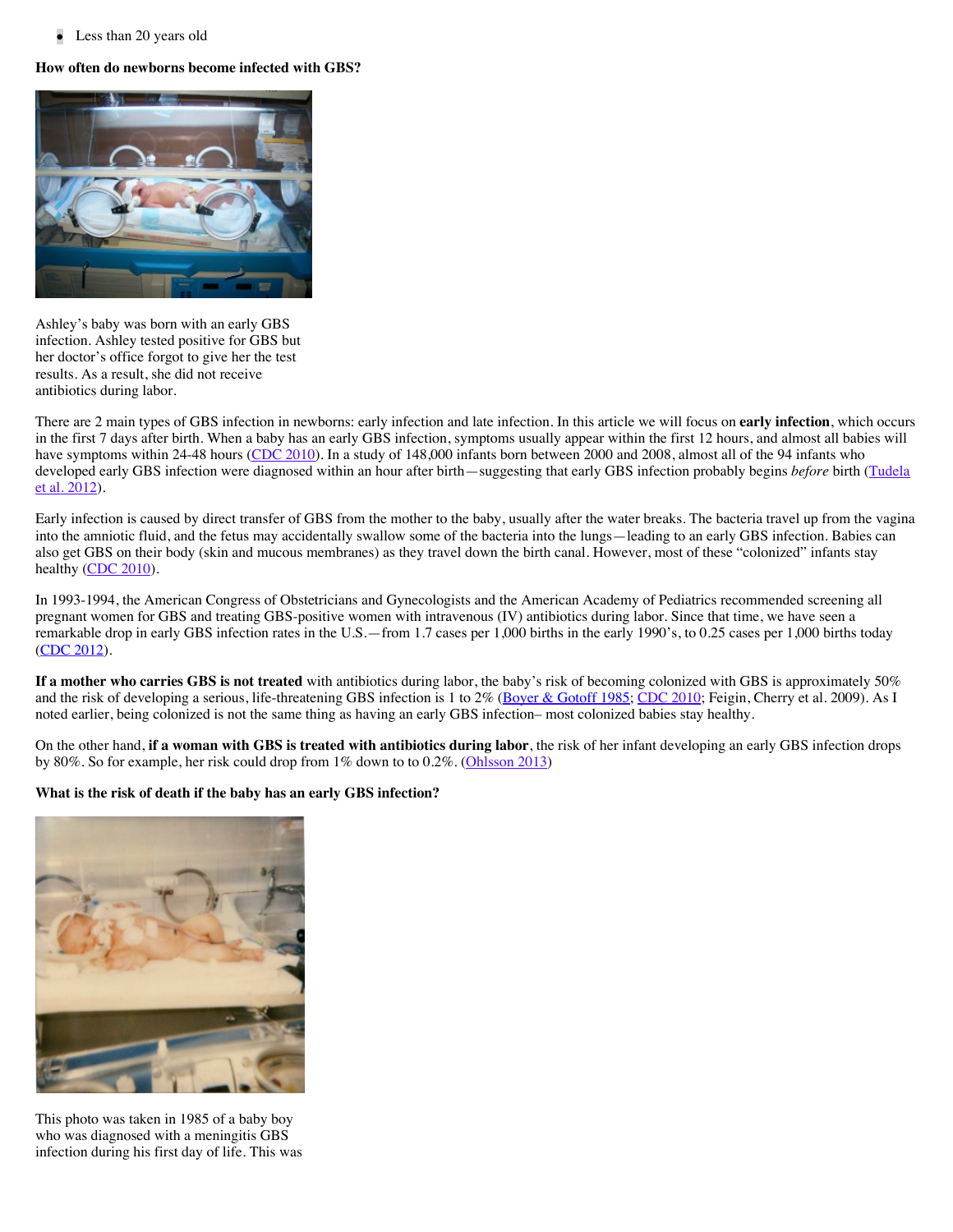before antibiotics were given during labor for GBS. According to his mom, this baby was a "fighter" and miraculously survived. He was diagnosed with a seizure disorder at the age of 11.

Researchers have estimated that the death rate from early GBS infection is 2 to 3% for full-term infants. This means of 100 babies who have an actual early GBS infection, 2-3 will die. Death rates from GBS are much higher (20-30%) in infants who are born at less than 33 weeks gestation ([CDC 2010\)](http://www.cdc.gov/mmwr/preview/mmwrhtml/rr5910a1.htm?s_cid=rr5910a1_w).

Although the death rate of GBS is relatively low, infants with early GBS infections can have long, expensive stays in the intensive care unit. Researchers have also found that up to 44% of infants who survive GBS with meningitis end up with long-term health problems, including developmental disabilities, paralysis, seizure disorder, hearing loss, vision loss, and small brains. Very little is known about the long-term health [risks of infants who have GBS without meningitis, but some may have long-term developmental problems \(Feigin, Cherry et al. 2009; Libster et al.](http://www.ncbi.nlm.nih.gov/pubmed/22689869)  $2012$ ).

#### **Are some newborns more likely to get early GBS disease?**

The primary risk factor for early GBS infection is when the mother carries GBS. However, there are some things that increase the risk of early GBS infection:

- Being African American ([CDC 2012\)](http://www.cdc.gov/abcs/reports-findings/survreports/gbs10.html.)
- \*Being born at less than 37 weeks [\(Boyer &Gotoff 1985;](http://www.ncbi.nlm.nih.gov/pubmed/3931544) [Velaphi et al. 2003;](http://www.ncbi.nlm.nih.gov/pubmed/12612234) [Heath et al. 2009\)](http://www.ncbi.nlm.nih.gov/pubmed/19457879)
- \*A long period between water breaking and giving birth [\(Boyer &Gotoff 1985;](http://www.ncbi.nlm.nih.gov/pubmed/3931544) [Velaphi et al. 2003;](http://www.ncbi.nlm.nih.gov/pubmed/12612234) [Heath et al. 2009](http://www.ncbi.nlm.nih.gov/pubmed/19457879))
- Water broke before going into labor (premature rupture of membranes) [\(Adair et al. 2003\)](http://www.ncbi.nlm.nih.gov/pubmed/12900477)
- \*High temperature during labor (> 99.5 F or 37.5 C) [\(Boyer & Gotoff 1985;](http://www.ncbi.nlm.nih.gov/pubmed/3931544) [Adair et al. 2003;](http://www.ncbi.nlm.nih.gov/pubmed/12900477) [Velaphi et al. 2003;](http://www.ncbi.nlm.nih.gov/pubmed/12612234) [Heath et al. 2009\)](http://www.ncbi.nlm.nih.gov/pubmed/19457879)
- Infection of the uterus (aka "chorioamnionitis") [\(Adair et al. 2003\)](http://www.ncbi.nlm.nih.gov/pubmed/12900477)
- Mother previously gave birth to an infant who had an early GBS infection [\(CDC 2010](http://www.cdc.gov/mmwr/preview/mmwrhtml/rr5910a1.htm?s_cid=rr5910a1_w))
- Intrauterine monitoring during labor [\(Adair et al. 2003\)](http://www.ncbi.nlm.nih.gov/pubmed/12900477)

\*These are the major risk factors. About 60% infants who develop early GBS infection have no major risk factors, except for the fact that their mothers carry GBS [\(Schrag et al. 2002\)](http://www.nejm.org/doi/full/10.1056/NEJMoa020205#t=abstract).

#### **How accurate is testing for GBS?**



Sarah chose not to get tested for GBS and gave birth at home without antibiotics.

The CDC recommends measuring GBS with a culture test at 35-37 weeks of pregnancy. This is done by swabbing the rectum and vagina with a Qtip, and then waiting to see if GBS grows. It takes about 48 hours to get the results back. The goal is to get the results back before labor begins ([CDC, 2010\)](http://www.cdc.gov/mmwr/preview/mmwrhtml/rr5910a1.htm?s_cid=rr5910a1_w).

A culture test during labor is considered the "gold standard," but this method is not used in practice because it takes too long to get results back. In a recent, high-quality study, researchers did the culture test twice– once at 35-36 weeks and once during labor. They compared the 35-36 week test to the gold standard.

Of the women who screened negative for GBS at 35-36 weeks, 91% were still GBS-negative when the gold standard test was done during labor. The other 9% became GBS positive. These 9% were "missed" GBS cases, meaning that these women had GBS, but most (41 out of 42) did not receive antibiotics.

Of the women who screened positive for GBS at 35-36 weeks, 84% were still GBS positive when the gold standard test was done during labor. However, 16% of the GBS-positive women became GBS-negative by the time they went into labor. These 16% received unnecessary antibiotics ([Young et al. 2011\)](http://www.ncbi.nlm.nih.gov/pubmed/21864820).

#### **Is there a faster test that could be used in labor?**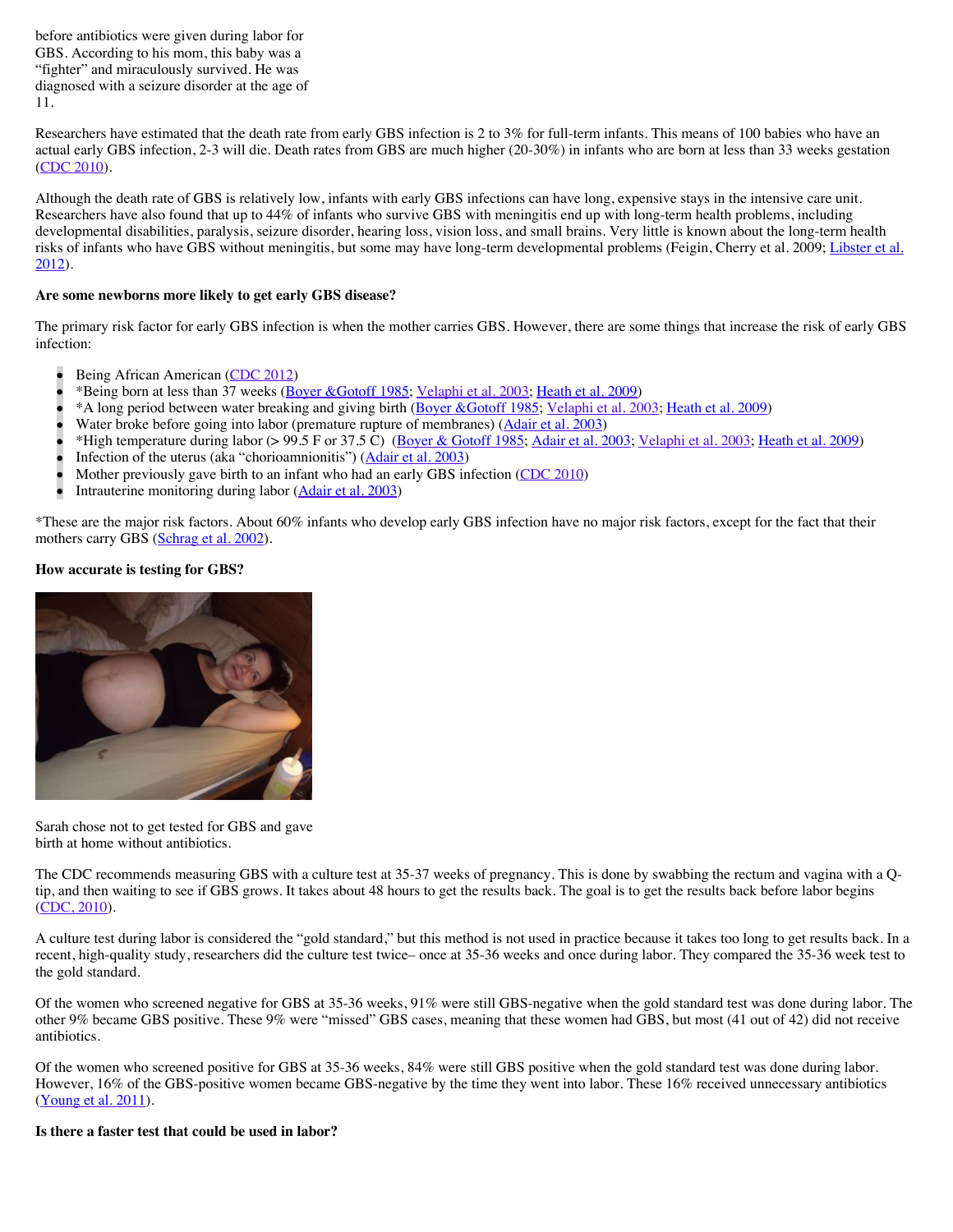It's possible that a rapid-test for GBS during labor may be a better option for some women. In the same study mentioned above, researchers compared the 35-36 week culture test and the in-labor rapid test to the gold-standard test (culture during labor).

The researchers found that the 35-36 week culture test only identified 69% of the women who actually had GBS during labor. Meanwhile, the in-labor rapid test was much more sensitive—it identified 91% of women with GBS during labor [\(Young et al, 2011\)](http://www.ncbi.nlm.nih.gov/pubmed/21864820).

In a 2012 study in France, researchers followed a hospital as it switched from prenatal testing to in-labor testing for GBS. With the in-labor rapid GBS test, more mothers with GBS were identified (17% vs. 12%), there were fewer cases of early GBS infection in newborns (0.5% vs. 0.9%), and the financial cost was the same [\(El Helali et al. 2012\)](http://www.ncbi.nlm.nih.gov/pubmed/22433346).

One drawback of rapid-testing is that it can still take up to 60 minutes to get the results back, and women would have to wait to get antibiotics until the results came in [\(Honest et al. 2006;](http://www.nejm.org/doi/full/10.1056/NEJMoa0806820) [Young et al. 2011\)](http://www.ncbi.nlm.nih.gov/pubmed/21864820). The CDC says that the ideal rapid test for GBS could be done at the bedside in less than 30 minutes [\(CDC, 2010](http://www.cdc.gov/mmwr/preview/mmwrhtml/rr5910a1.htm?s_cid=rr5910a1_w)).

Right now there is [one rapid GBS test on the market that claims it can be done within 30 minutes.](http://www.cepheid.com/tests-and-reagents/clinical-ivd-test/xpert-gbs) However, a researcher who used this test in a clinical study says that this same test actually takes 50 minutes to carry out—5 minutes to prepare the sample, and 45 minutes to run the results (Personal communication, M. Hacker, April 2013). The price of this test is not listed online– so we don't know if it's affordable. Finally, researchers have not done studies yet to find out whether the rapid test is cost-effective.

#### **What is the evidence for antibiotics during labor to prevent early GBS infection?**

To answer this question, I will walk you through **the most important studies** that led to how we most commonly try to prevent early GBS infections in the U.S. today.

GBS emerged as a widespread threat to newborns in the early 1970's. At that time, 1.7 of every 1,000 infants had early GBS infection [\(CDC 2010\)](http://www.cdc.gov/mmwr/preview/mmwrhtml/rr5910a1.htm?s_cid=rr5910a1_w). In 1973, a researcher proposed giving pregnant women penicillin to stop early GBS infections in infants [\(Franciosi et al. 1973\)](http://www.ncbi.nlm.nih.gov/pubmed/4572747).

**First, researchers tried giving penicillin to women before labor, but this didn't work.** Although penicillin temporarily lowered GBS levels, by the time women went into labor the GBS levels were back up again ([Gardner et al. 1979\)](http://www.ncbi.nlm.nih.gov/pubmed/391044).



Abbi laboring in the hospital with antibiotics for GBS.

**Next, researchers tried giving antibiotics to women with GBS during labor.** In the late 1980's, three groups of researchers in the U.S., Spain, and [Finland randomly assigned women with GBS to either receive IV antibiotics during labor \(penicillin or ampicillin\) or no antibiotics \(Boyer & Gotoff](http://www.ncbi.nlm.nih.gov/pubmed/3520319) 1985; [Tuppurainen and Hallman 1989;](http://www.ncbi.nlm.nih.gov/pubmed/2494620) [Matorras et al. 1991\)](http://www.ncbi.nlm.nih.gov/pubmed/2007445).

In a recent Cochrane review, researchers combined the results of these 3 studies that had a total of 500 pregnant women. They found that when women with GBS had antibiotics during labor, their infants risk of catching early GBS infection dropped by 83% [\(Ohlsson & Shah 2013\)](http://www.ncbi.nlm.nih.gov/pubmed/23440815).

As the Cochrane reviewers noted, there were quite a few limitations to these 3 studies. In their summary, the reviewers said "There is no valid information from these three small, old, and biased trials to inform clinical practice." However, this statement is biased. A **more appropriate conclusion** would be that there is some valid information from these studies, along with some limitations to the evidence.

#### **Based on information from these 3 studies, in 1996, the CDC recommended 2 ways to prevent early GBS infections:**

- 1. **The "universal approach."** Screen all pregnant women at 35-37 weeks and treat everyone who is positive with antibiotics during labor *(this is the method that is currently used in the U.S.)*
- 2. **The"risk-based approach."** Treat laboring women with antibiotics if they have one or more of these risk factors: GBS in the urine at any point in pregnancy, previously gave birth to an infant with early GBS infection, goes into labor at less than 37 weeks, has a fever during labor, or water has been broken for more than 18 hours *(this is the method that is currently used in the United Kingdom)*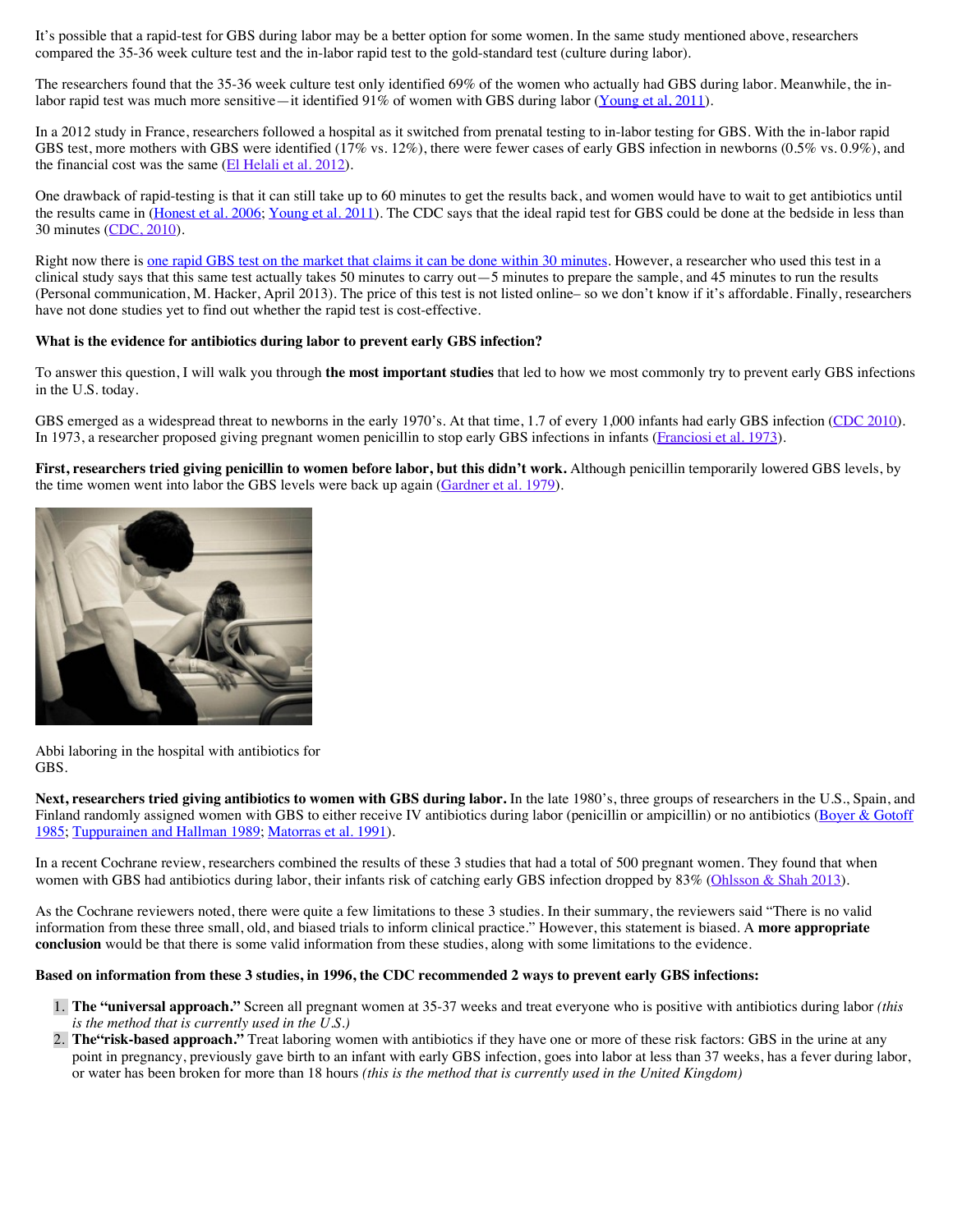

Traci, who was GBS positive, labored without antibiotics in a hospital.

**In 2002, the CDC revised their guidelines to recommend the universal approach**. This decision was based on an important study published in the New England Journal of Medicine [\(Schrag et al. 2002\)](http://www.nejm.org/doi/full/10.1056/NEJMoa020205#t=abstract). In this study, researchers used CDC lab results and chart reviews to look at 629,912 live births that took place in the U.S. between the years 1998-1999.The researchers randomly selected 5,144 of these births to study, plus all 314 infants who were born with early GBS. They used hospital records to label women as receiving the universal approach (52%) or the risk-based approach  $(48\%).$ 

The results? There were 0.5 infants born with GBS per every 1,000 women. Women in both groups received antibiotics about a third of the time. But women whose care providers used the universal approach had a 54% reduction in the risk of early GBS infection compared to women whose care providers used the risk-based approach**. This means that the universal approach worked better than the risk-based approach.**

In 2002-2003, the same group of researchers looked at 819,528 births in the U.S. to see whether the revised guidelines had been put into practice. Like the previous study, the researchers picked a random sample of women and infants to analyze, along with the 254 infants who had early GBS infection. **Between 1999 and 2002, use of the universal approach rose from about 50% to 85%, and use of antibiotics during labor rose from 27% to 32%.**

This time around, there were 0.32 infants born with early GBS per every 1,000 women (down from 0.5 cases per 1,000 only four years earlier). When researchers looked at the infants born at 37 weeks or later who had early GBS, only 18.0% were born to women who were not screened. **Most of the cases of GBS in term infants (61%) happened in women who had been screened but tested negative for GBS.** The researchers concluded that universal screening and antibiotic use cannot be expected to prevent 100% of early GBS infections, and that if we want to further lower GBS infection rates, then we will need access to rapid testing and vaccines against GBS [\(Van Dyke et al. 2009](http://www.nejm.org/doi/full/10.1056/NEJMoa0806820)).

#### **What is the best time to receive antibiotics for GBS?**



Amy and her 3rd son. Amy was GBS positive but did not have antibiotics– her son was born 27 minutes after her first real contraction!

The CDC recommends that antibiotics be given every 4 hours, starting more than 4 hours before birth. Recent evidence supports these recommendations. In 2013, researchers looked at 7,691 live births that took place during 2003-2004 in the U.S. (randomly selected out of >600,000 births), along with 254 infants who had early GBS infection [\(Fairlie et al., 2013\)](http://journals.lww.com/greenjournal/Fulltext/2013/03000/Effectiveness_of_Intrapartum_Antibiotic.12.aspx#). About 1 in 3 women had antibiotics during labor (31%), and 59% of women received antibiotics more than 4 hours before birth.

When penicillin or ampicillin was given more than 4 hours before birth, it was effective 89% of the time. In contrast, giving antibiotics 2-4 hours before birth was effective 38% of the time. Antibiotics given less than 2 hours before birth were effective 47% of the time. When Clindamycin (another antibiotic) was used in place of penicillin, it worked very poorly (only 22% effective). There was no statistical difference between the 2-4 hour window and the 2-0 hour window, so even though the percentages look different, they are not statistically significant.

**What are the potential benefits and harms of the universal screening and treatment approach?**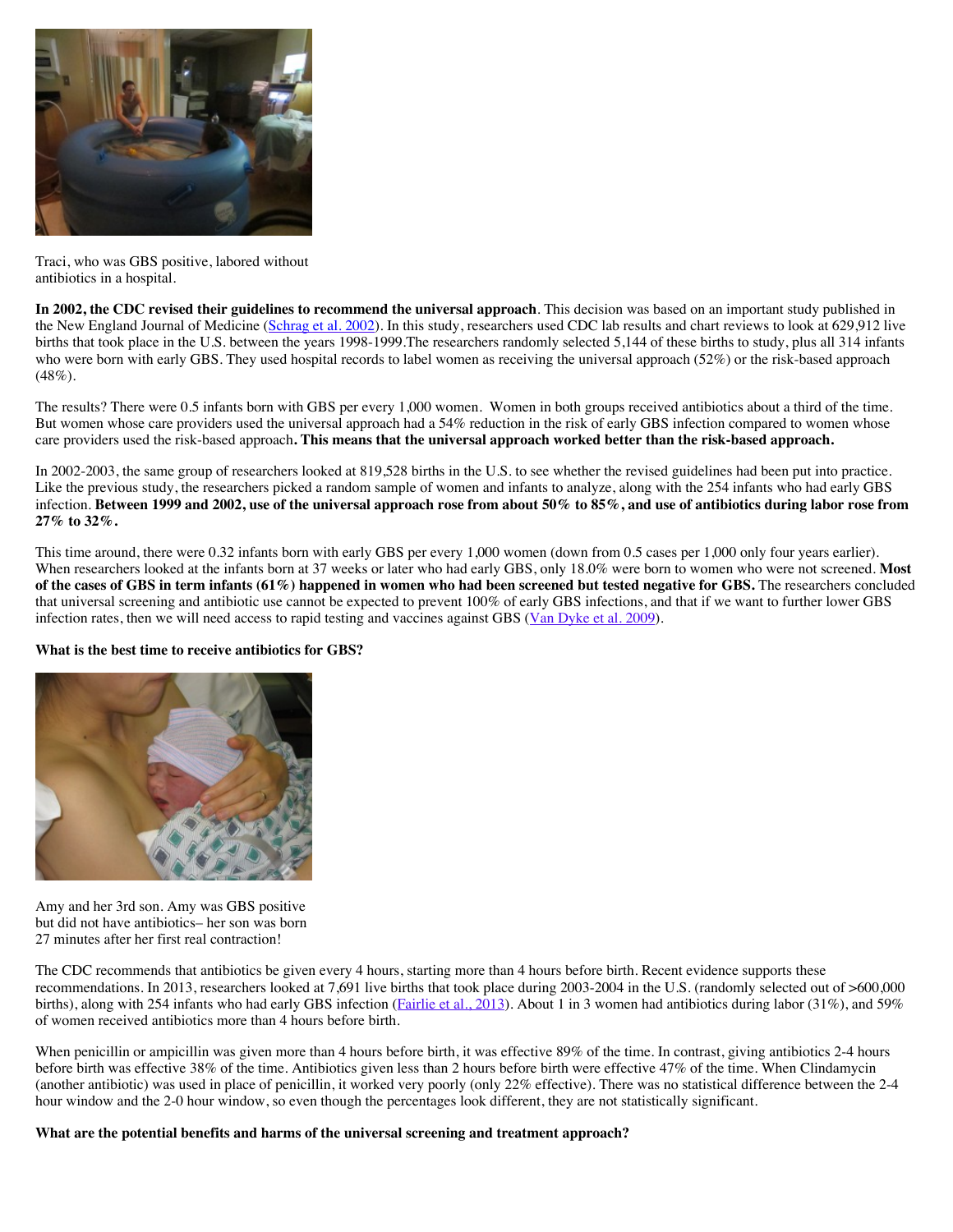#### **Potential Benefits:**

- In clinical trials, using antibiotics (penicillin or ampicillin) decreases the risk of early GBS infection by 83%, although there are limitations to the quality of this evidence [\(Ohlsson 2013\)](http://www.ncbi.nlm.nih.gov/pubmed/23440815)
- Penicillin rapidly crosses the placenta into the fetal circulation (at non-toxic levels) and can prevent GBS from growing in the fetus or newborn [\(CDC 2010;](http://www.cdc.gov/mmwr/preview/mmwrhtml/rr5910a1.htm?s_cid=rr5910a1_w) [Barber et al. 2008](http://www.ncbi.nlm.nih.gov/pubmed/18669721)).
- In large studies in the U.S., the universal approach (screening and treating all GBS-positive women with antibiotics during labor) is associated with lower rates of GBS infections than giving antibiotics based on risk factors alone [\(Schrag et al. 2002\)](http://www.nejm.org/doi/full/10.1056/NEJMoa020205#t=abstract).
- Antibiotic resistance has not been a problem with penicillin, the drug most commonly used to prevent early GBS infection [\(CDC 2010\)](http://www.cdc.gov/mmwr/preview/mmwrhtml/rr5910a1.htm?s_cid=rr5910a1_w).

#### **Potential harms:**

Although rare, severe allergic reactions in mothers have been reported. The risk is estimated to be 1 in 10,000 for a severe reaction, and 1 in 100,000 for a fatal reaction. ([Weiss and Adkinson 1988\)](http://www.ncbi.nlm.nih.gov/pubmed/2977302).



Jen had a successful VBAC after laboring with antibiotics for Group B Strep.

- There is an increase in the risk of maternal and newborn yeast infections. In one study, 15% of women who received antibiotics in labor had mother-baby yeast infections, compared to 7% of mothers who did not have antibiotics. ([Dinsmoor et al. 2005\)](http://www.ncbi.nlm.nih.gov/pubmed/15994612).
- Other potential harms have to do with side effects related to the antibiotic that is used (click on the link to see a comprehensive list of potential side effects for each antibiotic, but keep in mind that most of the serious risks are rare): [Penicillin,](http://www.drugs.com/sfx/penicillin-side-effects.html) [ampicillin,](http://www.drugs.com/sfx/ampicillin-side-effects.html) [cefazolin,](http://www.drugs.com/sfx/cefazolin-side-effects.html) [clindaymycin,](http://www.drugs.com/sfx/clindamycin-side-effects.html) and [vancomycin.](http://www.drugs.com/sfx/vancomycin-side-effects.html)
- The potential medicalization of labor and birth [\(RCOG 2003](http://www.rcog.org.uk/files/rcog-corp/uploaded-files/GT36GroupBStrep2003.pdf)).

#### **What are the best antibiotics for someone who is allergic to penicillin?**

Many women who have an allergy to penicllin can take **Cefazolin** instead. One advantage to Cefazolin is that (like penicillin) it crosses the placenta and reaches the fetus's bloodstream. If a woman is at high risk for anaphylaxis with penicillin (click [here](http://www.webmd.com/allergies/guide/penicillin-allergy-topic-overview) to find out more), then the CDC recommends several different antibiotics instead of Cefazolin. Which antibiotic a woman can take depends on the results of her GBS lab tests. Alternative antibiotics include **clindaymycin** and **vancomycin**.



Bridget and her 11 pound son shortly after birth. Bridget was GBS positive and had 2 doses of antibiotics through a heplock. In between doses she was unhooked from the IV pole.

Unfortunately, **clindamycin and vancomycin have never been tested in clinical trials for the prevention of early GBS infection**. Clindamycin faces high rates of drug resistance, barely reaches the fetal bloodstream, and should never be used unless a woman's GBS has been specifically tested and it is known that these antibiotics will work on her particular strain of GBS. Vancomycin can be used in someone who is highly allergic to penicillin and whose GBS is resistant to clindamycin. However, Vancomycin barely crosses the placenta to get into the fetal circulation. Finally, although some care providers may use erythromycin to prevent early GBS, the CDC states that **erythromycin should never be used** to prevent early GBS infection ([CDC, 2010;](http://www.cdc.gov/mmwr/preview/mmwrhtml/rr5910a1.htm?s_cid=rr5910a1_w) [Pacifici 2006\)](http://www.ncbi.nlm.nih.gov/pubmed/16502764).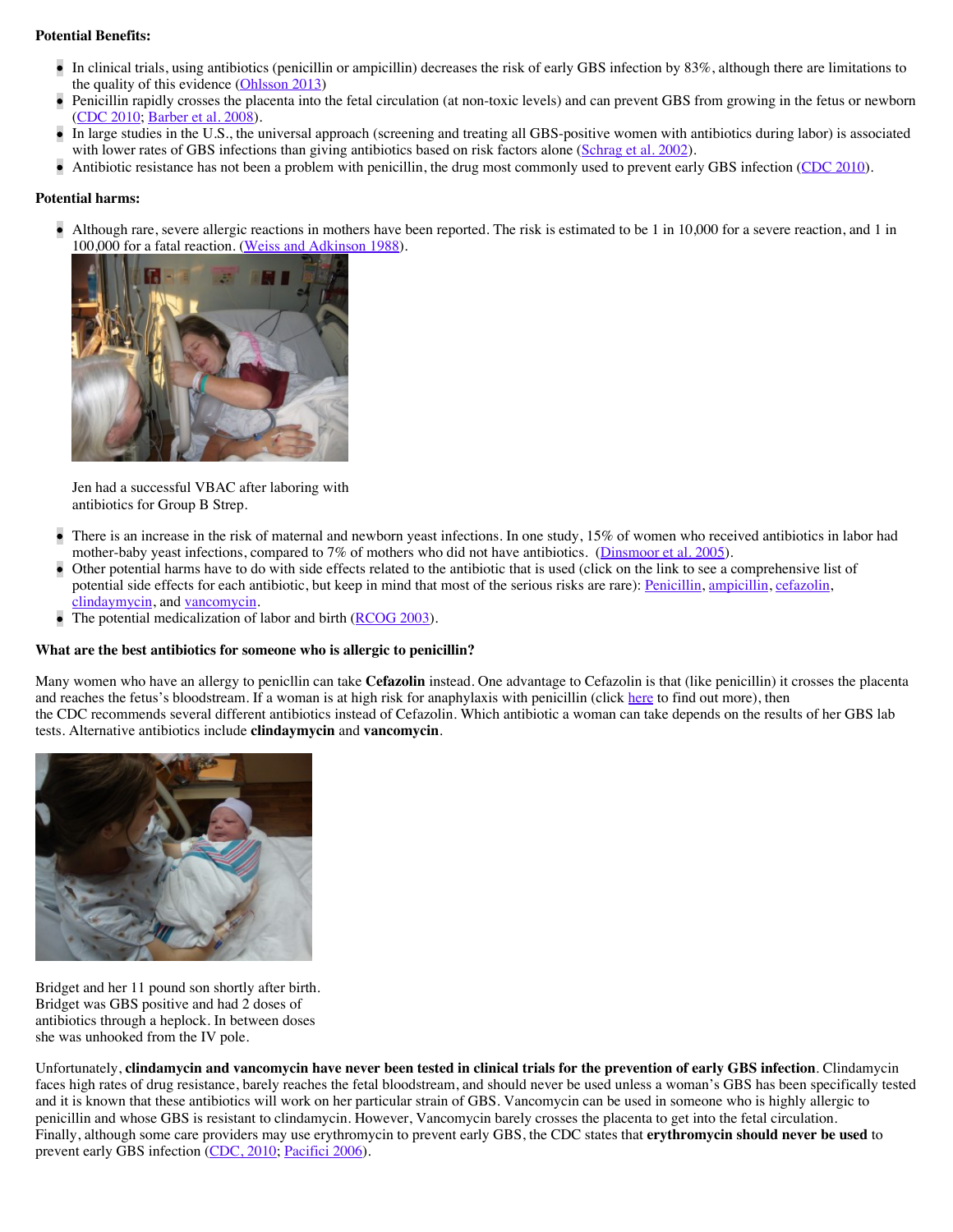#### **If I have antibiotics, does this mean I will be continuously hooked up to an IV?**

No. If you use the antibiotics, you will have an IV placed, but it only takes 15-30 minutes for the antibiotics to run in. The antibiotics are only given every 4 hours until birth, which for many women is only once or twice. When the IV is running, it should not limit positioning, walking, or even laboring in water. For the hours in between, the IV can be "hep-locked" or "saline-locked" and detached, so that you are free from the IV pole. For more information about saline locks, please read my article about saline locks during labor [here.](http://evidencebasedbirth.com/the-saline-lock-during-labor/)

#### **Are there any other options?**

One alternative to the universal approach is the **"risk-based approach."** This is when you receive antibiotics based on other risk factors such as having a fever or your water being broken for more than 18 hours. This alternative is no longer recommended by the CDC. The number of women who receive antibiotics is roughly the same whether you choose the universal approach or the risk-based approach—about 30%. However, as already mentioned, evidence from large multi-state studies shows that in the U.S., the universal approach is more effective than giving antibiotics based on risk factors alone.

**Chlorhexadine (aka Hibiclens)** is a topical disinfectant that kills bacteria on contact. It binds easily to the skin and mucous membranes. In the vagina, the anti-GBS effects of chlorhexadine last from 3-6 hours. Chlorhexadine has been shown to be safe, is easy to administer, and only costs a few cents per use [\(Goldenberg et al. 2006\)](http://www.ncbi.nlm.nih.gov/pubmed/16648420).

However, although chlorhexadine reduces the risk of a newborn being colonized with GBS, it has not been shown to decrease the risk of actual GBS infections in newborns. As I said earlier in the article, there is a difference between being colonized and being infected. Colonized babies almost always stay healthy, while infected babies are very sick, and it is thought that an actual early GBS infection occurs when the fetus swallows infected amniotic fluid into the lungs. In a Cochrane review [\(Stade et al. 2004\)](http://www.ncbi.nlm.nih.gov/pubmed/15266490), researchers combined results from 5 randomized, controlled trials that compared vaginal chlorhexadine to a placebo on outcomes of 2,190 infants born to women who were GBS positive. There was a wide range in the quality of the studies, with only one study being very high quality.



Lisa chose to use a hibiclens wash. She used it nightly for the last few weeks of pregnancy. During labor she washed after using the restroom and every 4 hours.

Even though women who used vaginal chlorhexadine reduced their infants' risk of being colonized with GBS by 28%, there was no difference in rates of early GBS infection between women who used the chlorhexadine and those who did not. There were no cases of infant deaths from GBS in either group. The only adverse effects that were reported were stinging and irritation. The researchers called for a large clinical trial to test chlorhexadine for the prevention of early GBS.

Chlorhexadine may potentially be beneficial for women living in poor countries where access to antibiotics is limited. In their review of the literature, [Goldenberg et al. \(2006\)](http://www.ncbi.nlm.nih.gov/pubmed/16648420) found 2 studies from developing countries [\(Egypt](http://www.ncbi.nlm.nih.gov/pubmed/?term=16115003) and [Malawi\)](http://www.ncbi.nlm.nih.gov/pmc/articles/PMC2127178/pdf/9253269.pdf) where researchers tested chlorhexadine in the vagina every 4 hours during labor and neonatal wipes shortly after birth. This is a lower level of evidence than the studies listed above, because neither of these were randomized, controlled trials. Instead, the researchers followed hospitals over a period of months when: 1) they did not use chlorhexadine, 2) they used chlorhexadine, and 3) they stopped using chlorhexadine. In both studies, researchers found that when chlorhexadine was used, there were immediate drops in newborn hospital admissions, newborn sepsis admissions, and newborn deaths due to infections. Unfortunately, researchers did not specifically count the number of GBS infections, just the overall number of babies who had admissions for sepsis.

So is chlorhexadine effective? The bottom line is that we don't know with any certainty if it helps or not. Randomized, controlled trials show that in developed countries, chlorhexadine wipes during labor do not make any difference in early GBS infection rates. However, evidence from developing countries shows that chlorhexadine vaginal wipes PLUS newborn wipes may reduce sepsis rates in general. Chlorhexidine is likely better than nothing, but it cannot prevent the ascent of GBS in the amniotic fluid unless it is given before a woman's water breaks and repeated before its effect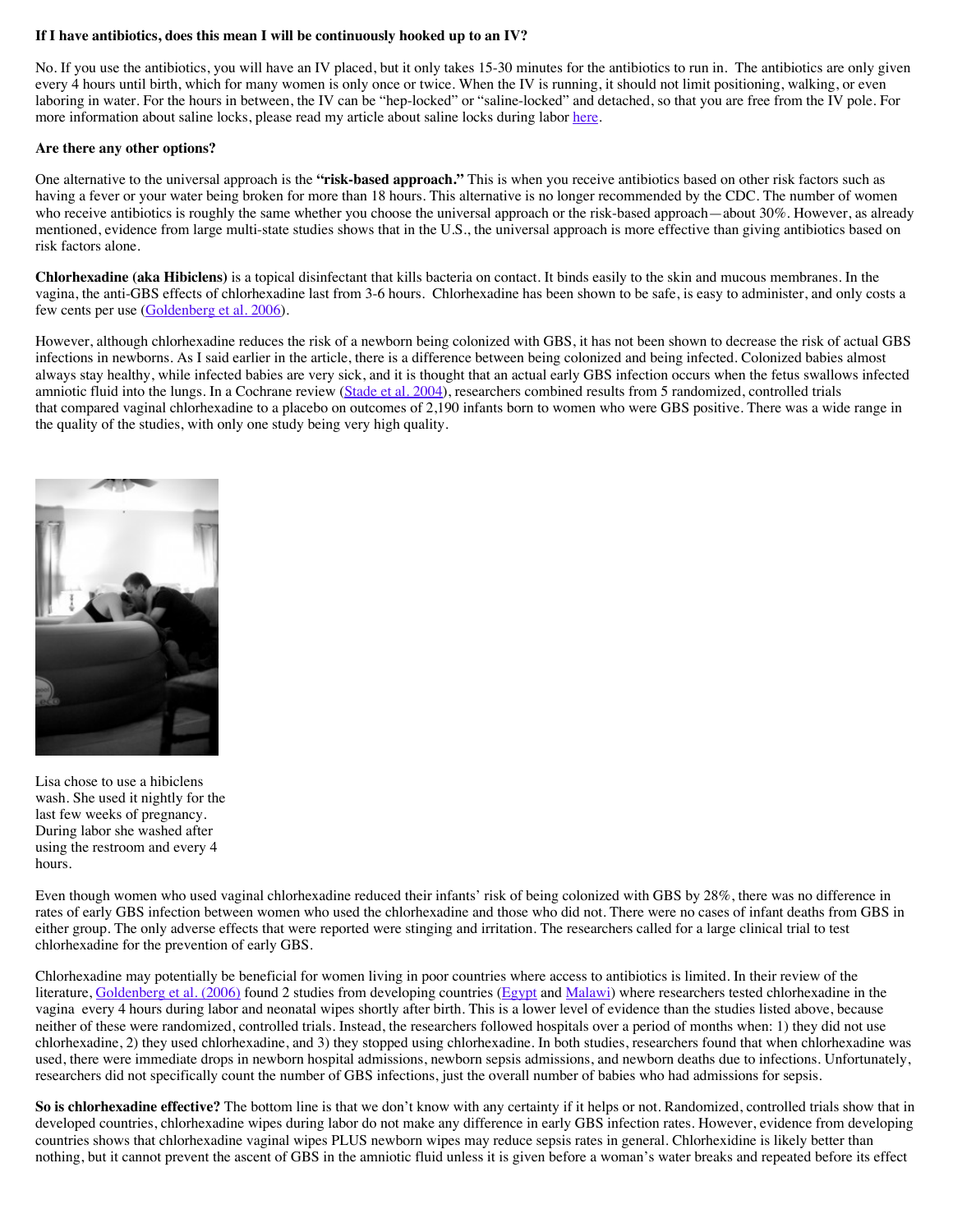wears off. Unlike IV antibiotics, there is no evidence that chlorhexadine can stop GBS from growing in the fetus before birth.

Garlic has antibacterial properties, and some websites recommend putting garlic in the vagina to eliminate GBS before the GBS test. However, there is very little evidence to back up this treatment. One group of researchers put garlic extract and GBS in a petri dish together [\(Cutler et al., 2009](http://www.ncbi.nlm.nih.gov/pubmed/19001449)). They found that the garlic was able to kill the GBS within about 3 hours. However, this treatment has never been tested in people. Also, it's important to understand that back in the 1970's when researchers tried using penicillin during pregnancy, they found that the antibacterials temporarily lower levels of GBS, but levels almost always go up again by the time women go into labor. So by temporarily using garlic, this could help you get a negative test result, but the effect will wear off very quickly.

Some women choose to **keep garlic or chlorhexidine in the vagina for the last 4 weeks of pregnancy** or use either of these treatments regularly before their water breaks and before they go into labor. It's possible that this may help decrease GBS levels before labor. However, we do not have any research evidence yet to support this practice. This means we have little evidence about the potential benefits and harms. For example, it is possible that long-term garlic or chlorhexidine use could potentially or theoretically have unexpected effects like premature rupture of membranes or increase other bacteria– even GBS– due to destruction of good bacteria, like lactobacilli. Until researchers examine the potential benefits and harms, there are a lot of unknowns related to this treatment.

**Vaccines** for GBS are under development, but are not available yet at this time [\(World Health Organization, 2005](http://www.who.int/vaccine_research/documents/Dip%20814.pdf)). There is a big push for a GBS vaccine for several reasons: 1) in-labor antibiotics do not prevent GBS infection 100% of the time ([Velaphi et al., 2003](http://www.ncbi.nlm.nih.gov/pubmed/12612234)), 2) in-labor antibiotics can have side effects, and 3) in-labor antibiotics do not prevent other GBS problems, such as preterm labor.

**Taking probiotics (lactobacilli)** is another remedy that people sometimes use to eliminate GBS in the vagina. In several studies, researchers have put vaginal lactobacilli (including a commercially available version) in a petri dish with different strains of GBS. They found that the lactobacilli strongly inhibited the growth of GBS by increasing the acidity of the environment. [\(Acikgov, 2005–](http://www.ncbi.nlm.nih.gov/pubmed/15900833) article in Turkish; [Zarate, 2006\)](http://www.ncbi.nlm.nih.gov/pubmed/16869901).

In a small clinical trial, researchers randomly assigned healthy, fertile (but non-pregnant) women to wear panty liners that were saturated with probiotics, or to wear placebo panty liners. The results showed that it is possible to transfer probiotics to the vagina using panty liners. The researchers also found that women who had higher levels of lactobacilli in the vagina had lower levels of GBS. However, although these results are promising, large clinical trials need to be conducted in pregnant women to determine if this is an effective way to prevent early GBS infection in newborns [\(Rönnqvist PD, 2007](http://www.ncbi.nlm.nih.gov/pubmed/16752267)).

A few websites mention **colloidal silver** as a remedy for preventing GBS infection. Although silver has anti-bacterial properties, no known research studies have ever been conducted on taking colloidal silver to prevent a GBS infection—and no studies have ever looked at the safety of colloidal silver in pregnancy. The potential benefits and harms of this substance are unknown. In 1997, the [FDA stated t](http://www.webmd.com/vitamins-supplements/ingredientmono-779-COLLOIDAL%20SILVER.aspx?activeIngredientId=779&activeIngredientName=COLLOIDAL%20SILVER)hat colloidal silver is not safe or effective for any condition.

#### **Can infants acquire a GBS infection from staff handling the newborn?**



Barbara decided not to have antibiotics for GBS. Her daughter was born at home.

Researchers are quite certain that infants catch early GBS infections before they are born—most likely from GBS in the amniotic fluid. As mentioned earlier, almost all infants with early GBS infection show symptoms within an hour after birth. However, infants can catch "later" GBS infections from the hospital (nursery, hands of hospital staff and family members) or the community. This is one reason hand-washing is so important (Kliegman et al. 2011).

#### **If I am GBS positive, and I don't get the IV antibiotics for some reason, what kind of tests will my baby need to have?**

As long as your baby appears to be doing well and you did not have any additional risk factors (<37 weeks, infection of the uterus, water broken >18 hours), then there is no need for your baby to have any special testing. There are some situations where the CDC recommends that a well-appearing infant have some blood tests. The CDC also recommends 48 hours of "observation"for infants who are born to GBS positive mothers, but there is no need to separate mom and baby for this observation period. To see a flow-chart with more details about newborn testing and observation, click [here.](http://www.cdc.gov/mmwr/preview/mmwrhtml/rr5910a1.htm?s_cid=rr5910a1_w#Fig9)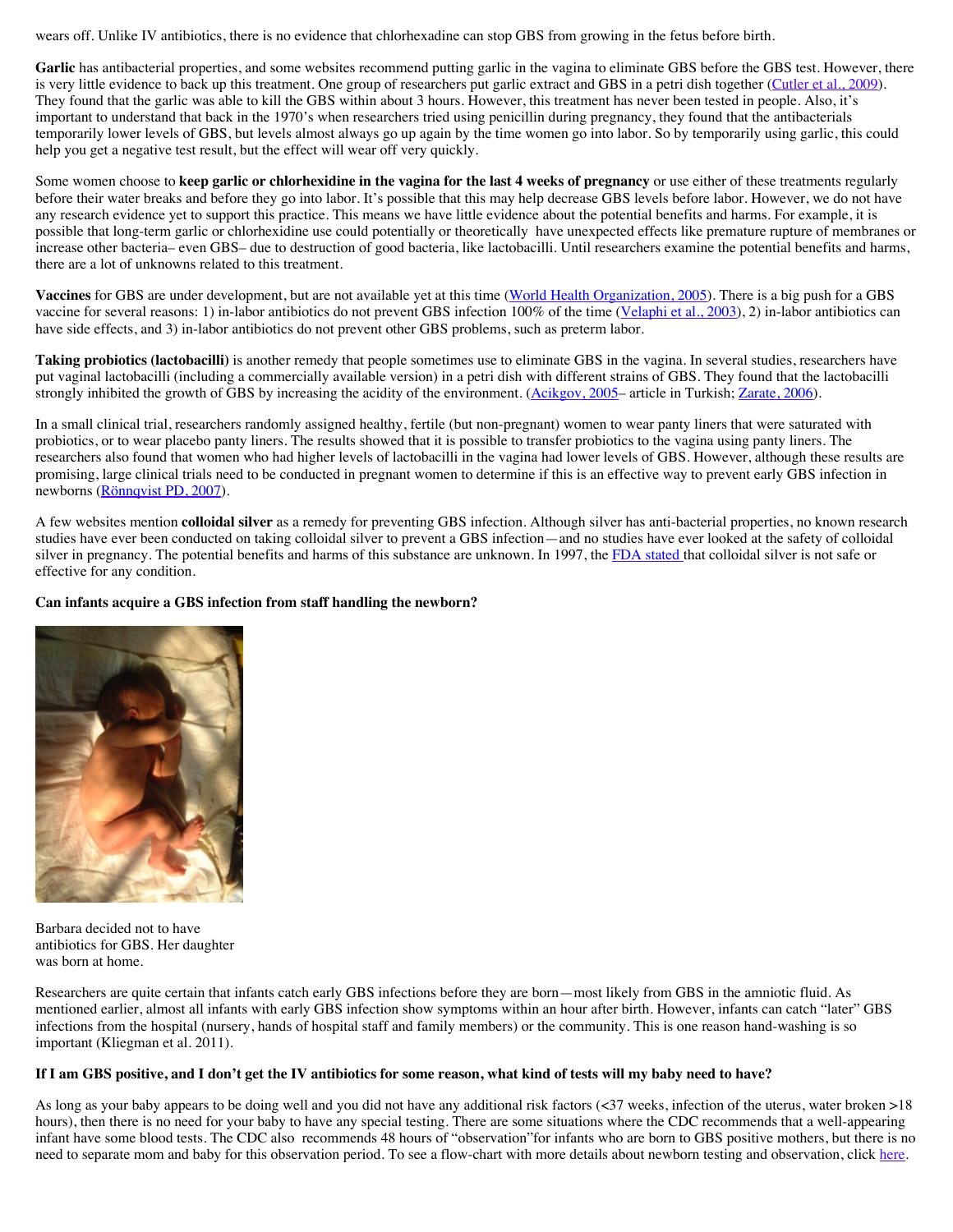#### **What do national organizations have to say?**

#### In the **United States:**

The U.S. [Centers for Disease Control and Prevention recommends u](http://www.cdc.gov/mmwr/preview/mmwrhtml/rr5910a1.htm?s_cid=rr5910a1_w)niversal screening for GBS at 35-37 weeks and in-labor antibiotics for all women who test positive.



Kimberly laboring with antibiotics for GBS

- American Congress of Obstetricians and Gynecologists
- American Academy of Pediatrics
- American College of Nurse-Midwives
- American Academy of Family Physicians
- American Society for Microbiology

#### In the **United Kingdom:**

- The [United Kingdom National Screening Committee states](http://www.screening.nhs.uk/groupbstreptococcus) that pregnant women in the UK should not be screened for GBS. The UK follows the risk-based approach. This includes giving antibiotics in-labor to all women who have fever, prolonged rupture of membranes >18 hours, GBS in urine at any time during pregnancy, preterm labor, or a prior infant with GBS. This means that many women who are actually GBS negative receive antibiotics directed at GBS, just based on their risk factors. In the UK, the rate of early GBS infections is 0.5 per 1,000 births, which is slightly higher than the rate of 0.2 per 1,000 births in the U.S. In the UK, it is not considered cost effective to screen the whole population of pregnant women to lower the early GBS infection rate by 0.2-0.3 cases per 1,000.
- Th[e Royal College of Obstetricians does not recommend routine screening](http://www.rcog.org.uk/files/rcog-corp/uploaded-files/GT36GroupBStrep2003.pdf) for GBS during pregnancy. However, they do state that in-labor antibiotics could be considered if GBS was detected in passing or if women have any of the risk factors listed above. Many women are already receiving antibiotics for these reasons.
- There is controversy in the UK over the lack of access to GBS testing within the National Health Service. [Group B Strep Support](http://www.gbss.org.uk/index.php) is a consumer-based charity that advocates for women to have access to GBS screening in the UK.

#### **In Canada:**

[The Society of Obstetricians and Gynaecologists of Canada \(SOGC\) recommends](http://www.sogc.org/guidelines/public/149E-CPG-September2004.pdf) offering GBS screening to all pregnant women and treating those who are positive with IV antibiotics.

#### **What is the bottom line?**

- Since two-thirds of remaining early GBS infections are now due to false negative GBS test results, in the future we may benefit from a rapid in-labor test for GBS
- While probiotics, chlorhexadine, and garlic have the potential to reduce vaginal and newborn colonization with GBS, we do not have evidence yet to show that these strategies can prevent early GBS infections, since GBS infection usually occurs when GBS gains access to the amniotic fluid and gets into the fetus' lungs during labor.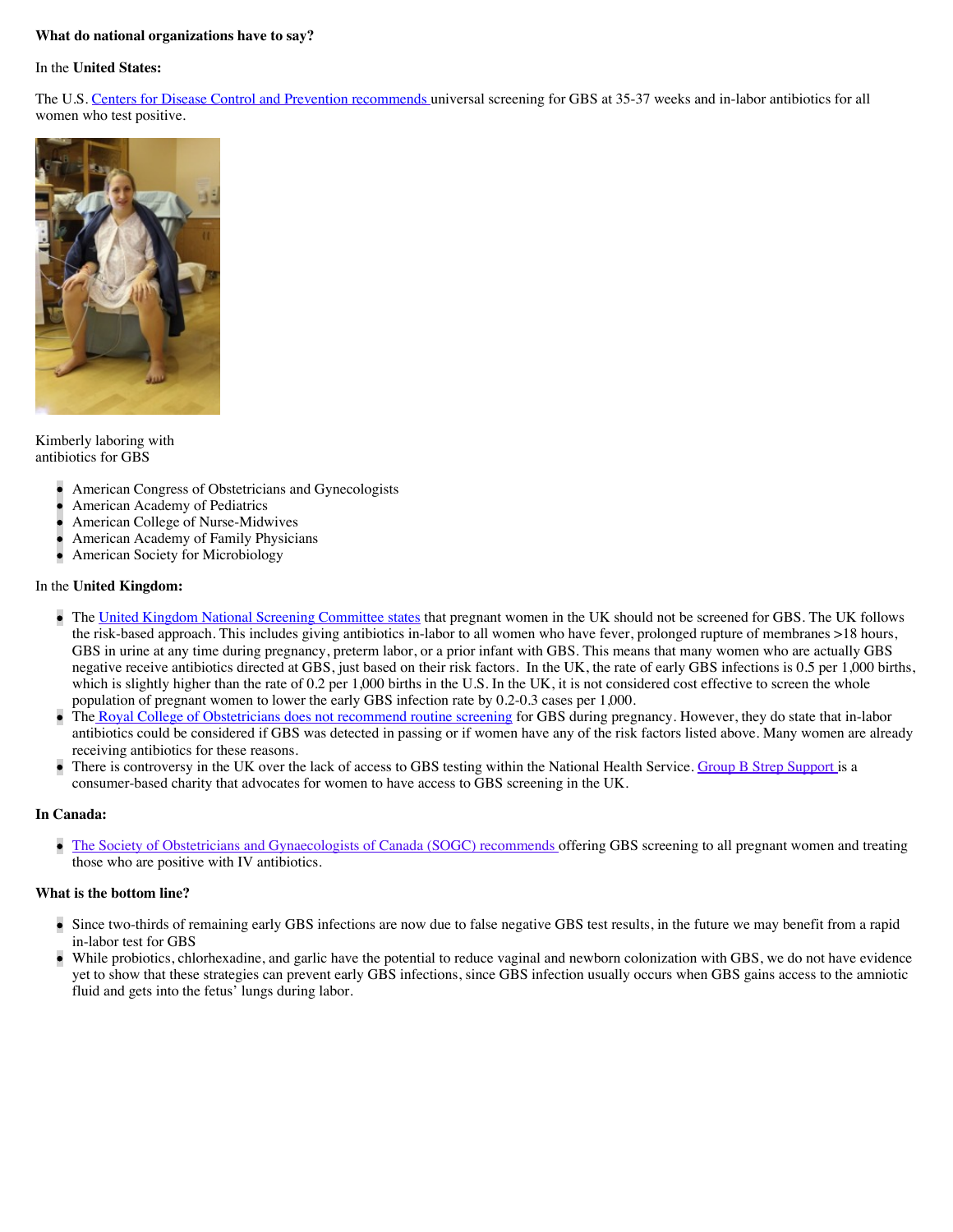

Ashley's baby, a survivor of GBS, healthy at 6 months old.

*I would like to acknowledge my reviewers for helping maintain the quality of articles published at Evidence Based Birth. In particular, I would like to acknowledge Dr. Jessica Illuzzi, Associate Professor of Obstetrics, Gynecology, and Reproductive Sciences at Yale School of Medicine, for her expert review and assistance in writing this article. I would also like to acknowledge my 2 regular physician reviewers, and 2 other anonymous peer reviewers (a GBS rsearcher and a microbiologist).*

*This blog article will be open to public comments for 2 weeks, starting Tuesday, April 9. After this period of open commenting is over, I will take peoples' comments into consideration and make additions or revisions to the article.*

#### **Did you like this article?**

Follow Evidence Based Birth:

**Facebook:** [www.facebook.com/evidencebasedbirth](http://www.facebook.com/evidencebasedbirth)

**Twitter:** [www.twitter.com/birthevidence](http://www.twitter.com/birthevidence)

**Pinterest:** [www.pinterest.com/birthevidence](http://www.pinterest.com/birthevidence)

#### **You may also want to read:**

[The Evidence for Skin-to-Skin Care after a Cesarean](http://evidencebasedbirth.com/the-evidence-for-skin-to-skin-care-after-a-cesarean/)

[The Evidence for Erythromycin Ointment in Newborns](http://evidencebasedbirth.com/is-erythromycin-eye-ointment-always-necessary-for-newborns/)

#### **References**

- 1. Adair, C. E., L. Kowalsky, et al. (2003). "Risk factors for early-onset group B streptococcal disease in neonates: a population-based casecontrol study." CMAJ 169(3): 198-203. Click [here.](http://www.ncbi.nlm.nih.gov/pubmed/12900477)
- 2. Ackigov, Z. C., S. Gamberzade et al. (2005). "Inhibitor effect of vaginal lactobacilli on group B streptococci." Mikrobiyol Bul 39(1): 17-23. (Article in Turkish and unable to translate). Click [here](http://www.ncbi.nlm.nih.gov/pubmed/15900833).
- 3. Barber, E. L., G. Zhao, et al. (2008). "Duration of intrapartum prophylaxis and concentration of penicillin G in fetal serum at delivery." Obstetrics and gynecology 112(2 Pt 1): 265-270. Click [here.](http://www.ncbi.nlm.nih.gov/pubmed/18669721)
- 4. Boyer, K. M. and S. P. Gotoff (1985). "Strategies for chemoprophylaxis of GBS early-onset infections." Antibiot Chemother 35: 267-280. Click [here.](http://www.ncbi.nlm.nih.gov/pubmed/3931544)
- 5. Centers for Disease Control and Prevention (CDC) (2009). "Trends in perinatal group B streptococcal disease- United States, 2000-2006." MMWR Morb Mortal Wkly Rep 58: 109-112.
- 6. CDC (2010). "Prevention of perinatal group b streptococcal disease." MMWR 59: 1-32. Click [here.](http://evidencebasedbirth.com/groupbstrep/23.Centers%20for%20Disease%20Control%20and%20Prevention%20(CDC)%20(2009).%20%22Trends%20in%20perinatal%20group%20B%20streptococcal%20disease-%20United%20States,%202000-2006.%22%20MMWR%20Morb%20Mortal%20Wkly%20Rep%2058:%20109-112.)
- 7. CDC (2012). "ABCs report: Group B streptococcus, 2010." Retrieved March 10, 2013. Click [here.](http://www.cdc.gov/abcs/reports-findings/survreports/gbs10.html.)
- 8. CDC (1996). "Prevention of perinatal group B streptococcal disease: a public health perspective. ." MMWR Recomm Rep 45: 1-24.
- 9. CDC (2005). "Early-onset and late-onset neonatal group B streptococcal disease– United States, 1996-2004." MMWR Morb Mortal Wkly Rep 54: 1205-1208.
- 10. Cutler, R. R., Odent M, et al. (2009). In vitro activity of an aqueous allicin extract and a novel allicin topical gel formulation against Lancefield group B streptococci. J Antimicrob Chemother 63(1): 151-154. Click here.
- 11. Dinsmoor, M. J., R. Viloria, et al. (2005). "Use of intrapartum antibiotics and the incidence of postnatal maternal and neonatal yeast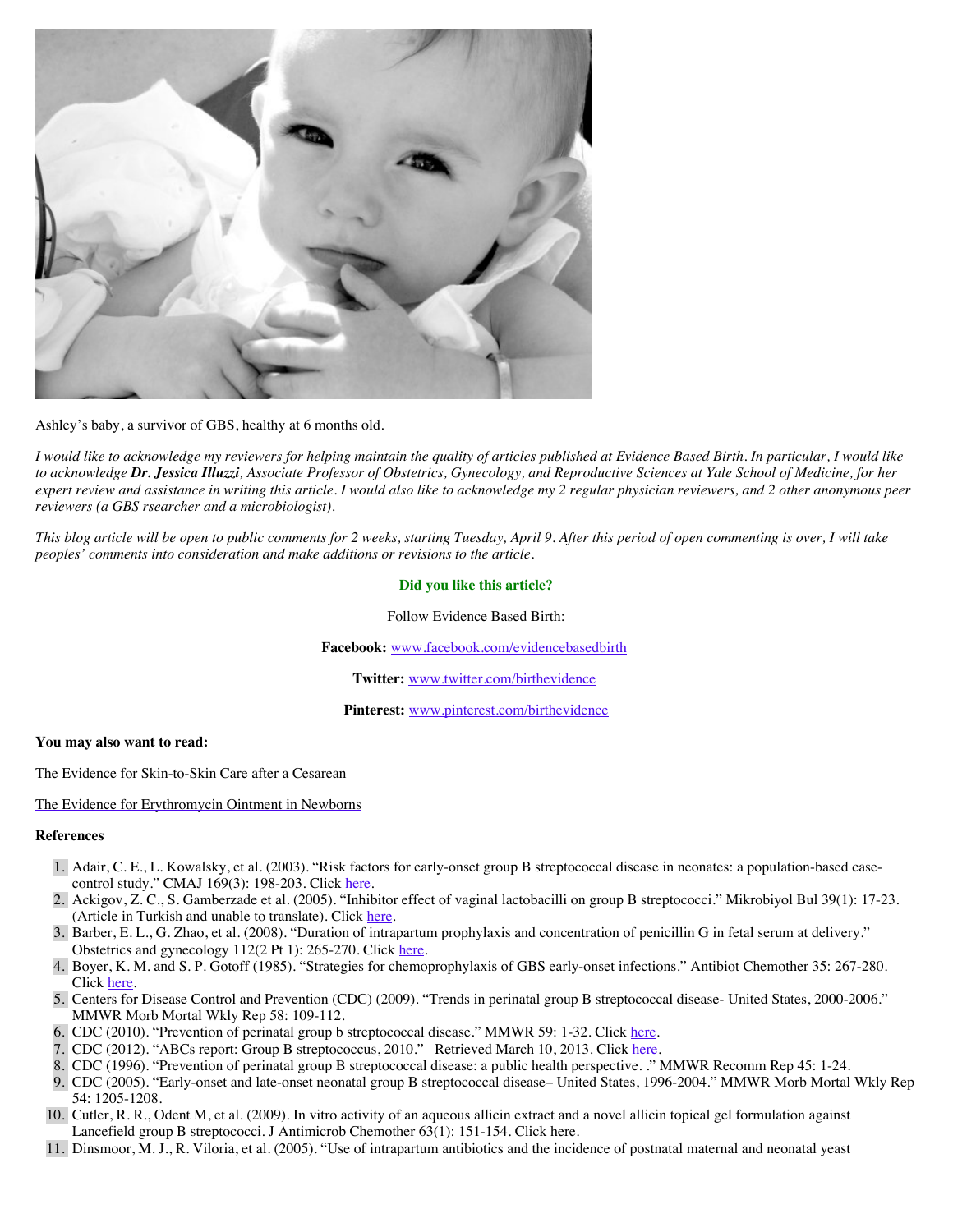infections." Obstetrics and gynecology 106(1): 19-22. Click [here](http://www.ncbi.nlm.nih.gov/pubmed/15994612).

- 12. El Helali, N., Y. Giovangrandi, et al. (2012). "Cost and effectiveness of intrapartum group B streptococcus polymerase chain reaction screening for term deliveries." Obstetrics and gynecology 119(4): 822-829. Click [here.](http://www.ncbi.nlm.nih.gov/pubmed/22433346)
- 13. Fairlie, T., E. R. Zell, et al. (2013). "Effectiveness of intrapartum antibiotic prophylaxis for prevention of early-onset group b streptococcal disease." Obstetrics and gynecology 121(3): 570-577. Click [here.](http://journals.lww.com/greenjournal/Fulltext/2013/03000/Effectiveness_of_Intrapartum_Antibiotic.12.aspx#)
- 14. Feigin, R. D., J. D. Cherry, et al. (2009). Textbook of Pediatric Infectious Diseases, Saunders.
- 15. Franciosi, R. A., J. D. Knostman, et al. (1973). "Group B streptococcal neonatal and infant infections." J Pediatr 82(4): 707-718. Click [here.](http://www.ncbi.nlm.nih.gov/pubmed/4572747)

16. Gardner, S. E., M. D. Yow, et al. (1979). "Failure of penicillin to eradicate group B streptococcal colonization in the pregnant woman. A couple study." Am J Obstet Gynecol 135(8): 1062-1065. Click [here.](http://www.ncbi.nlm.nih.gov/pubmed/391044)

- 17. Goldenberg, R. L., E. M. McClure, et al. (2006). "Use of vaginally administered chlorhexidine during labor to improve pregnancy outcomes." Obstetrics and gynecology 107(5): 1139-1146. Click [here.](http://www.ncbi.nlm.nih.gov/pubmed/16648420)
- 18. Heath, P. T., G. F. Balfour, et al. (2009). "Group B streptococcal disease in infants: a case control study." Arch Dis Child 94(9): 674-680. Click [here.](http://www.ncbi.nlm.nih.gov/pubmed/19457879)
- 19. Honest, H., S. Sharma, et al. (2006). "Rapid tests for group B Streptococcus colonization in laboring women: a systematic review." Pediatrics 117(4): 1055-1066. Click [here.](http://www.nejm.org/doi/full/10.1056/NEJMoa0806820)
- 20. Johri, A. K., L. C. Paoletti, et al. (2006). "Group B Streptococcus: global incidence and vaccine development." Nat Rev Microbiol 4(12): 932 942. Click [here.](http://www.ncbi.nlm.nih.gov/pubmed/17088932)
- 21. Kliegman, R. M., B. F. Stanton, et al. (2011). Nelson Textbook of Pediatrics, Saunders.
- 22. Libster, R., K. M. Edwards, et al. (2012). "Long-term outcomes of group B streptococcal meningitis." Pediatrics 130(1): e8-15. Click [here](http://www.ncbi.nlm.nih.gov/pubmed/22689869).
- 23. Mandell, G. L., J. E. Bennett, et al. (2010). Principles and practice of infectious diseases, Elsevier.
- 24. Matorras, R., A. Garcia-Perea, et al. (1991). "Maternal colonization by group B streptococci and puerperal infection; analysis of intrapartum chemoprophylaxis." Eur J Obstet Gynecol Reprod Biol 38(3): 203-207. Click [here.](http://www.ncbi.nlm.nih.gov/pubmed/2007445)
- 25. Ohlsson, A. and V. S. Shah (2013). "Intrapartum antibiotics for known maternal Group B streptococcal colonization." Cochrane Database Syst Rev 1: CD007467. Click [here](http://www.ncbi.nlm.nih.gov/pubmed/23440815).
- 26. Ronnqvist, P.D., U. B. Forsgren-Brusk, et al. (2006). "Lactobacilli in the female genital tract in relation to other genital microbes and vaginal pH." Acta Obstet Gynecol Scand 85(6): 726-735. Click [here.](http://www.ncbi.nlm.nih.gov/pubmed/16752267)
- 27. Schrag, S. J., E. R. Zell, et al. (2002). "A population-based comparison of strategies to prevent early-onset group B streptococcal disease in neonates." N Engl J Med 347(4): 233-239. Click [here.](http://www.nejm.org/doi/full/10.1056/NEJMoa020205#t=abstract)
- 28. Stade, B., V. Shah, et al. (2004). "Vaginal chlorhexidine during labour to prevent early-onset neonatal group B streptococcal infection." Cochrane Database Syst Rev(3): CD003520. Click [here.](http://www.ncbi.nlm.nih.gov/pubmed/15266490)
- 29. Tudela, C. M., R. D. Stewart, et al. (2012). "Intrapartum evidence of early-onset group B streptococcus." Obstetrics and gynecology 119(3): 626-629. Click [here.](http://www.ncbi.nlm.nih.gov/pubmed/?term=22353962)
- 30. Tuppurainen, N. and M. Hallman (1989). "Prevention of neonatal group B streptococcal disease: intrapartum detection and chemoprophylaxis of heavily colonized parturients." Obstetrics and gynecology 73(4): 583-587. Click [here.](http://www.ncbi.nlm.nih.gov/pubmed/2494620)
- 31. Valkenburg-van den Berg, A. W., A. J. Sprij, et al. (2009). "Association between colonization with Group B Streptococcus and preterm delivery: a systematic review." Acta obstetricia et gynecologica Scandinavica 88(9): 958-967. Click [here.](http://www.ncbi.nlm.nih.gov/pubmed/19657755)
- 32. Van Dyke, M. K., C. R. Phares, et al. (2009). "Evaluation of universal antenatal screening for group B streptococcus." N Engl J Med 360(25): 2626-2636. Click [here.](http://www.nejm.org/doi/full/10.1056/NEJMoa0806820)
- 33. Velaphi, S., J. D. Siegel, et al. (2003). "Early-onset group B streptococcal infection after a combined maternal and neonatal group B streptococcal chemoprophylaxis strategy." Pediatrics 111(3): 541-547. Click [here.](http://www.ncbi.nlm.nih.gov/pubmed/12612234)
- 34. Weiss, M. E. and N. F. Adkinson (1988). "Immediate hypersensitivity reactions to penicillin and related antibiotics." Clin Allergy 18(6): 515- 540. Click [here.](http://www.ncbi.nlm.nih.gov/pubmed/2977302)
- 35. WHO. State of the art of vaccine research and development: Initiative for Vaccine Research. 2005. [online] [http://www.who.int/vaccine\\_research/documents/Dip%20814.pdf](http://www.who.int/vaccine_research/documents/Dip%20814.pdf).
- 36. Young, B. C., L. E. Dodge, et al. (2011). "Evaluation of a rapid, real-time intrapartum group B streptococcus assay." Am J Obstet Gynecol 205(4): 372 e371-376. Clic[k here.](http://www.ncbi.nlm.nih.gov/pubmed/21864820)
- 37. Zarate, G. & Nader-Macias, M. E. (2006). "Influence of probiotic vaginal lactobacilli on in vitro adhesion of urogenital pathogens to vaginal epithelial cells." Lett appl Microbiol 43(2): 174-178. Click [here.](http://www.ncbi.nlm.nih.gov/pubmed/16869901)

| Share this:  | Facebook 2K+                   | Twitter 143<br>Pinterest | LinkedIn 6<br>Email | Print |
|--------------|--------------------------------|--------------------------|---------------------|-------|
|              | $\langle 2.9k \rangle$<br>Like |                          |                     |       |
|              |                                |                          |                     |       |
|              |                                |                          |                     |       |
|              |                                |                          |                     |       |
| 143<br>Tweet |                                | 224                      |                     |       |

Posted in: **Evidence based practice**, [Tests during pregnancy](http://evidencebasedbirth.com/category/tests-during-pregnancy/)

Leave a Comment:  $(46) \rightarrow$ 

42 Comments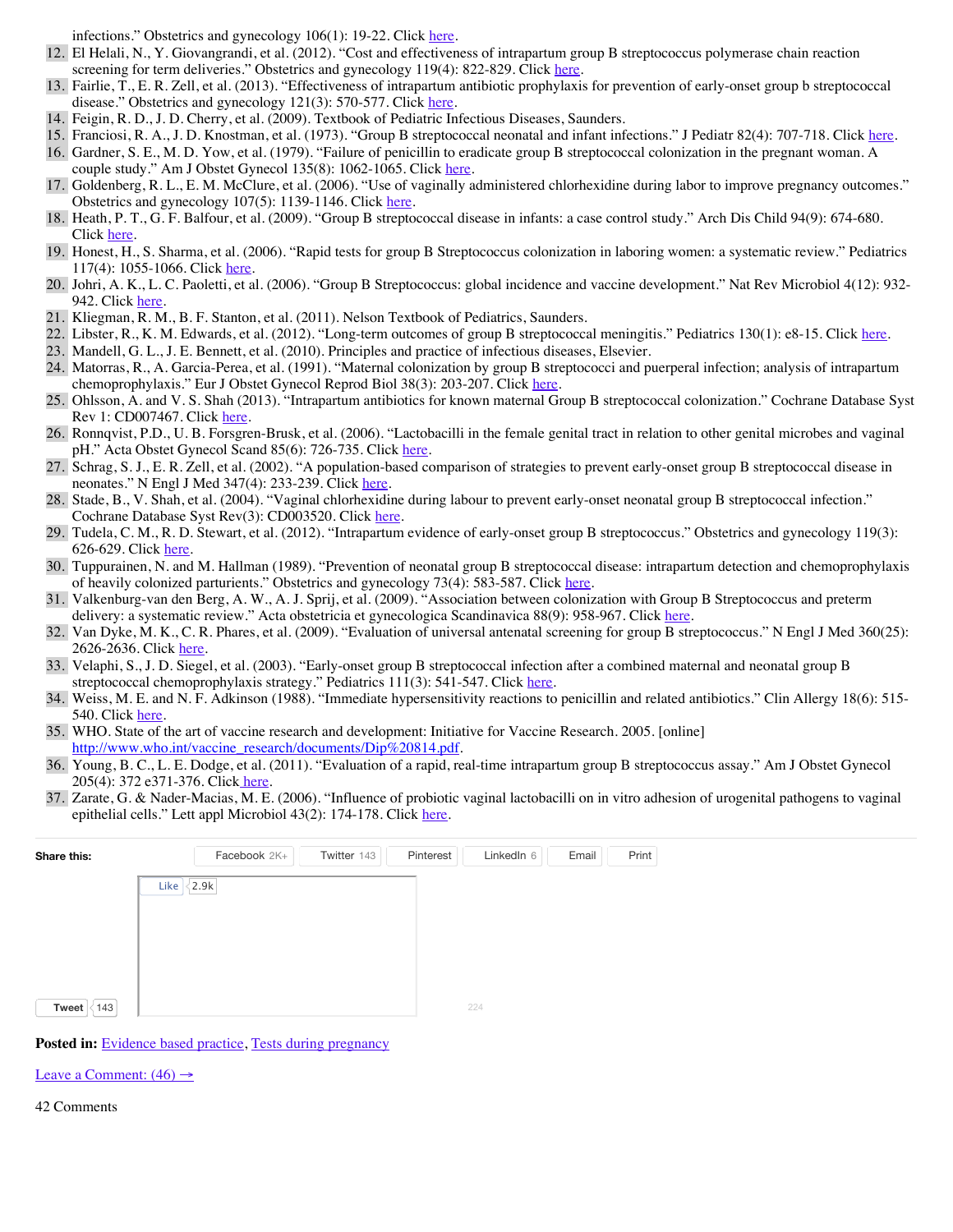

Science-based Doula April 9, 2013

I would like to see these things addressed in the article:

1. The unsubstantiated claim that phrophylactic antibiotics increase the rates of other types of infection.

2. The recommendation by some birth workers (doulas, birth educators) to have sex the night before the GBS test is performed, to increase the chance that mothers will test negative.

(I liken the second one to the garlic recommendation—it seems like an attempt to simply "trick" the test, which begs the question: why even test at all, then?)



I think I will try to address #1. It is true that antibiotics increase the risk of yeast infection. I have not seen any data on increasing rates of other infection, so if there is not any research on this I can't really write too much about it (if anything at all). That's the problem with sticking to the evidence– I'm not allowed to write anything unless I can find a reference for it!!  $\bullet$  As far as #2 goes, that doesn't really make sense to me since studies have shown that recent sex increases the risk that you will test positive. In one Infectious Disease textbook that I looked at, the authors hypothesized that this is because sexual activity alters the vaginal mucosa, which may make colonization more likely.



2.

Pamela April 9, 2013

There are quite a few things I don't see mentioned or much focused on. The most important risk factor is pre-37 weeks. You mention that 60% of infants with early GBS don't have major risk factors present in birth. It's my understanding that about 80% of all birth infections (GBS included) is in pre-37 week births. Those two facts don't marry. Similary the mortality risk is 5 times higher in premature babies.

There's no mention of the overall lack of reduction in neonatal death by birth infection in the US following the universal screening programme. Whilst antibiotics are reducing GBS death, resistant E.coli as a cause is on the increase rendering the overall mortality rate the same. Antibiotics therefore are arguably, at the population level at least, not saving lives but changing the causative agent. This phenomenon isn't covered at all.

Also there is no mention within you potential harms, of the baby being colonised with only peniciliin (or whatever) resistant bacteria. Research I read a few years ago (so may have been updated since then) demonstrated that 90% of the gut flora is laid down during birth with the remaining 10% during the first 6 months of life, and that this birth-derived gut flora is extremely difficult, if not impossible, to permanently change. I don't doubt that there is no evidence with which to base this element of potential harm on in your piece, but surely it warrants a mention as deserving of future research?

Something else not mentioned is the increase in postive swabs when sexual intercourse has taken place in the past 24 hours, through bacteria being introduced to the vagina either from the anus or from the sexual partner. I've read at least two studies that report this phenomenon. It is important in the context of false positive and then unnecessary antibiotics treatment.

And finally, given that overall mortality rates remain the same, the implications for overuse of antibiotics ought to be mentioned.

And no, I'm not against antibiotics, but I am for a personalised, informed, evidence-based approach to GBS and other birthing issues. For the vast majority of women the antibiotics they received will have done nothing except cause damage to them and/or their baby.



[Rebecca](http://www.evidencebasedbirth.com/) April 10, 2013

Hi Pamela, thanks for your suggestions. You are correct that the CDC report says that the bulk of GBS infections happen in pre-term babies. The CDC guidelines state: "On the basis of data from CDC's Active Bacterial Core surveillance (ABCs) system, a network of 10 sites across the United States that conduct active, population-based surveillance, CDC estimates that in recent years, GBS has caused approximately 1,200 cases of early-onset invasive disease per year (30); approximately 70% of cases are among babies born at term (≥37 weeks' gestation)," and they cite this study: <http://jama.jamanetwork.com/article.aspx?doi=10.1001/jama.299.17.2056> However, when I go to the original source of this number, the research results state: "Among infants with early onset disease, 23% were born preterm," which does not match the CDC numbers, so I don't know where they got the 70%.

It is interesting that in the Schrag et al. article, where I took my 61% from, they did not find this to be the case– and they used CDC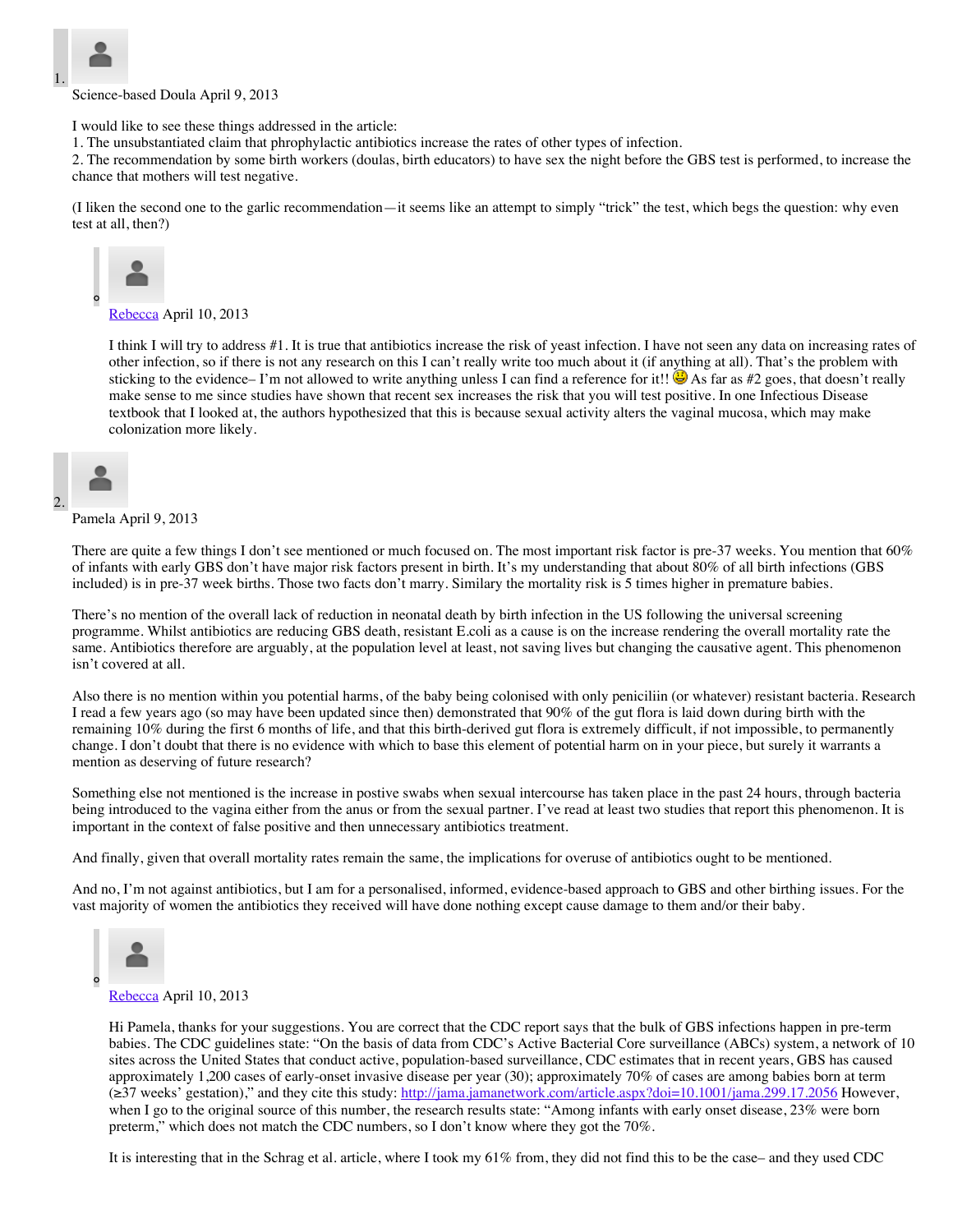surveillance data. [http://www.nejm.org/doi/full/10.1056/NEJMoa020205#t=articleResults.](http://www.nejm.org/doi/full/10.1056/NEJMoa020205#t=articleResults) In that study, only 17% of the infants with GBS infections were born before 37 weeks. This 17% is fairly close to the 23% referenced above. Again, I don't know where the CDC got the 70% number. I'd hate to think it was an error on their part!

As for your other points:

- I did mention that recent or frequent sexual intercourse can increase the risk of colonization. See the beginning of the article

- The CDC has addressed the argument about the increase in e. Coli deaths and has not found evidence that this is a problem. See the CDC 2010 guidelines that you already referenced for their explanation.

-I think you make a good point about the gut flora, and I will attempt to address that in the revised version of this article, since many people are interested in it.

-I think it's important to understand that in talking to experts, I have found that the main goal for preventing GBS is to prevent the morbidity (hospitalizations) associated with GBS infections– not the mortality. Researchers and governments would not be spending so much money on early GBS infections except for the fact that they are so costly. So that is why reducing mortality is not really the end goal– the absolute risk of death with GBS is relatively low, given the neonatal care system we have in the U.S. I used to be overly focused on the mortality, too, until the researchers gently told me that, "No, reducing mortality (although nice) isn't really the point of all the money we are spending on trying to prevent GBS." Kind of an eye-opener for me.

- I disagree with your last statement. There is the potential for harms, but not every woman who receives antibiotics will necessarily be harmed. That's why we I use the phrase "potential harms" and "potential benefits." And it would be difficult– if not impossible– to be able to tell who the antibiotics helped and who they hurt, since we don't know whose babies might have had GBS but didn't, and it is very hard to link long-term effects to something like antibiotics during birth, since the research is just unfortunately not there.

-I agree, women and their partners should be given accurate info about the potential benefits and risks by their care provider and be respected as the decision-maker in birth. Two different woman could look at the data above and come to completely different conclusions– one might feel that the potential benefits outweigh the potential harms, the other feels the potential harms outweigh the potential benefits. And that's okay. We all perceive risk differently. I am not trying to argue for or against antibiotics or alternatives– I am just trying to present the evidence as best as I can.



Pamela April 9, 2013

I thought it might be helpful to add some of the references I used when researching GBS a couple of years ago: Randomized study of vaginal and neonatal cleansing with 1% chlorhexidine ( Pereira et al, 2011) Rectal Colonization by Group B Streptococcus as a Predictor of Vaginal Colonization, (Meyn et al, 2010) – on link with recent sexual activity: a natural way of reducing risk.



[Joanna Zuk](http://www.ontariomidwives.ca/care/guidelines) April 9, 2013

I would invite you to also read and review the Association of Ontario Midwives Clinical Guideline regarding GBS management.

[http://www.ontariomidwives.ca/images/uploads/guidelines/No11CPG\\_GBS\\_May\\_2012FINAL.pdf](http://www.ontariomidwives.ca/images/uploads/guidelines/No11CPG_GBS_May_2012FINAL.pdf)

All the best, Joanna Zuk



Thank you, Joanne! I will add this to the revised version under the Canadian bullet point.



Science-based Doula April 9, 2013

Where is the support for this? "Whilst antibiotics are reducing GBS death, resistant E.coli as a cause is on the increase rendering the overall mortality rate the same. Antibiotics therefore are arguably, at the population level at least, not saving lives but changing the causative agent."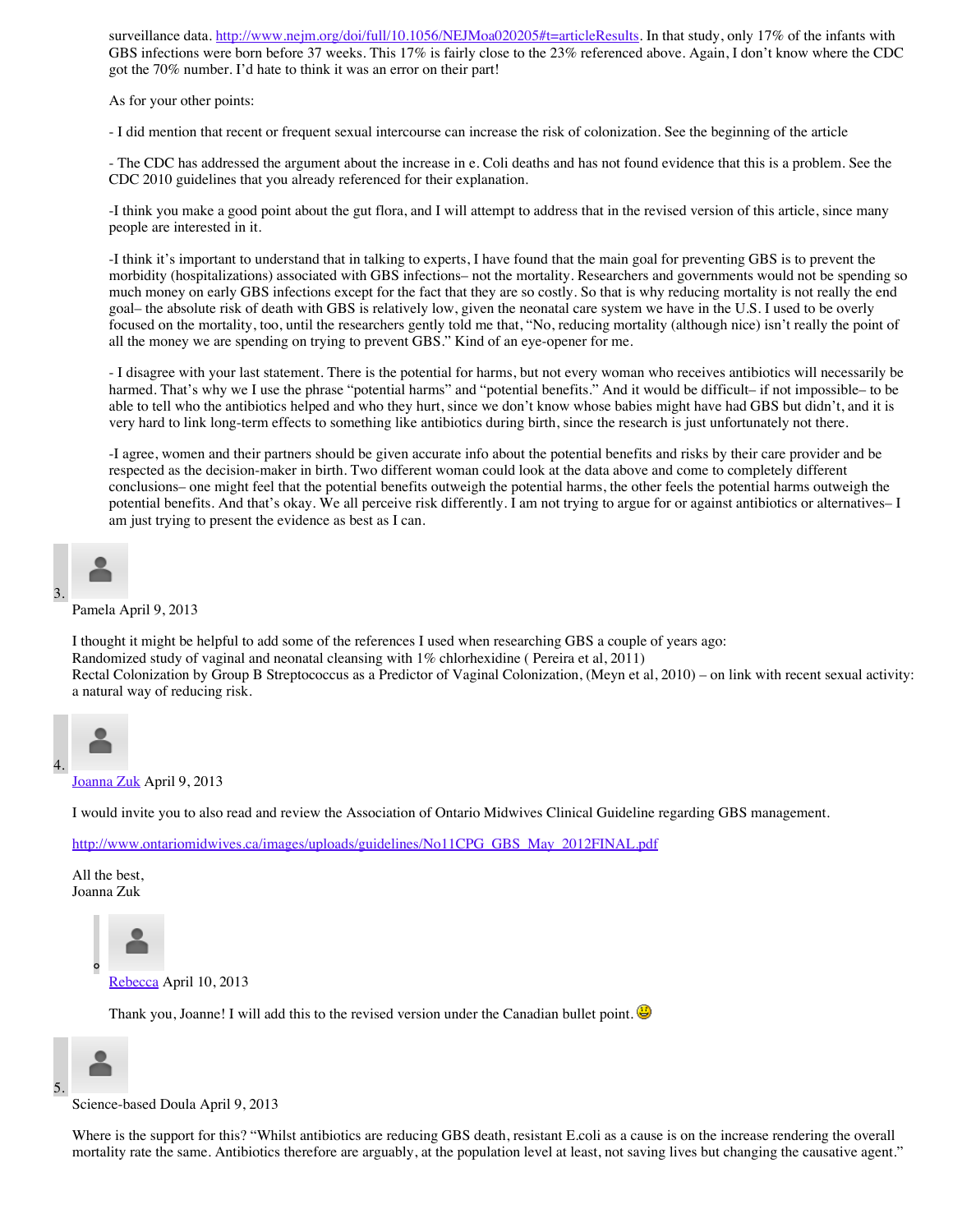What peer-reviewed research shows a direct link between antibiotic prophylaxis to prevent GBS infection of a newborn and a rise in deaths resulting from E. Coli infection? Because I have literally only seen blog posts claiming there is a connection.



Hi again, as I mentioned to Pamela above, I was surprised to find out that researchers don't really consider reducing mortality to be the end-result of GBS prevention. Really what they are trying to prevent is the morbidity associated with GBS: the very expensive hospitalizations and long-term health complications (blindness, brain damage, etc.). The CDC has looked at the E. Coli issue and not found evidence supporting a link. Scroll down to "Trends in non-GBS pathogens" for their review of the literature. [http://www.cdc.gov/mmwr/preview/mmwrhtml/rr5910a1.htm?s\\_cid=rr5910a1\\_w](http://www.cdc.gov/mmwr/preview/mmwrhtml/rr5910a1.htm?s_cid=rr5910a1_w)



#### Science-based Doula April 9, 2013

The CDC report linked in this article concludes that the rate of other neonatal infections has remained stable, while the rate of GBS infection has gone down.



Elizabeth Hillman April 9, 2013

I'm thrilled that you took on the task of reviewing this evidence. It'll take me a while to check out a lot of the papers you cited. Thank you! I am immediately curious about a few things:

I'd love to know whether you ran across any research (beyond the intrauterine monitoring you mentioned) that examined any correlation between intrapartum interventions (vaginal exams with or without ROM, AROM and resultant artificially-prolonged ROM, etc) and the rate of GBS colonization and/or infection. Do you know of a great study that focuses on these variables? Or at least addresses them?

Also, I realize that the scope of this article can only be so large, but I'm very curious about management approaches and GBS colonization/infection/mortality outcomes in other countries–especially ones with better infant mortality rates than the US, the UK, and Canada have currently achieved. Did you find any information about them?

Finally, did you find any information about the ways in which risk-based management is implemented? I am familiar with universal screening and antibiotic prophylaxis protocols, and their application (based on my experience in clinical settings). I am less familiar with risk-based management. How consistent is the implementation of this older, now not-CDC-recommended approach across settings? It's been a decade since they changed their recommendation, so I wonder about those providers and their contexts. Do the providers who use risk-based management have other characteristics in common besides their GBS screening and treatment choice (for example, resource availability, patient population, practice setting)?



Kelly April 9, 2013

Love the article, would love to see some of the things others listed above. Also:

1. Need for more research into increase in mortality of x8 after using scalp electrodes for internal fetal monitoring. J Matern Fetal Med 1997 Jan-Feb;6(1)35-9.

"Mortality from early neonatal group B strep sepsis: influence of obstetric factors"

That is a potential huge concern and red flag over which babies are dying…those for whom docs are giving free entry into the bloodstream? What if we could largely prevent GBS sepsis by avoiding invasive things like scalp electrode monitoring? What if that is a major difference in which babies get sick?

2. The fact that the Cochrane Review from 2009 states that "This review finds that giving antibiotics is not supported by conclusive evidence." (Ohlsson, A, Shah)

Also some other interesting research you might want to look at in my personal stash:

3. Lett Appl Microbiol. 2006 Aug;43(2):174-80 "Influence of probiotic vaginal lactobaccili on in vitro adhesion of urogenital pathogens to vaginal epithelial cells"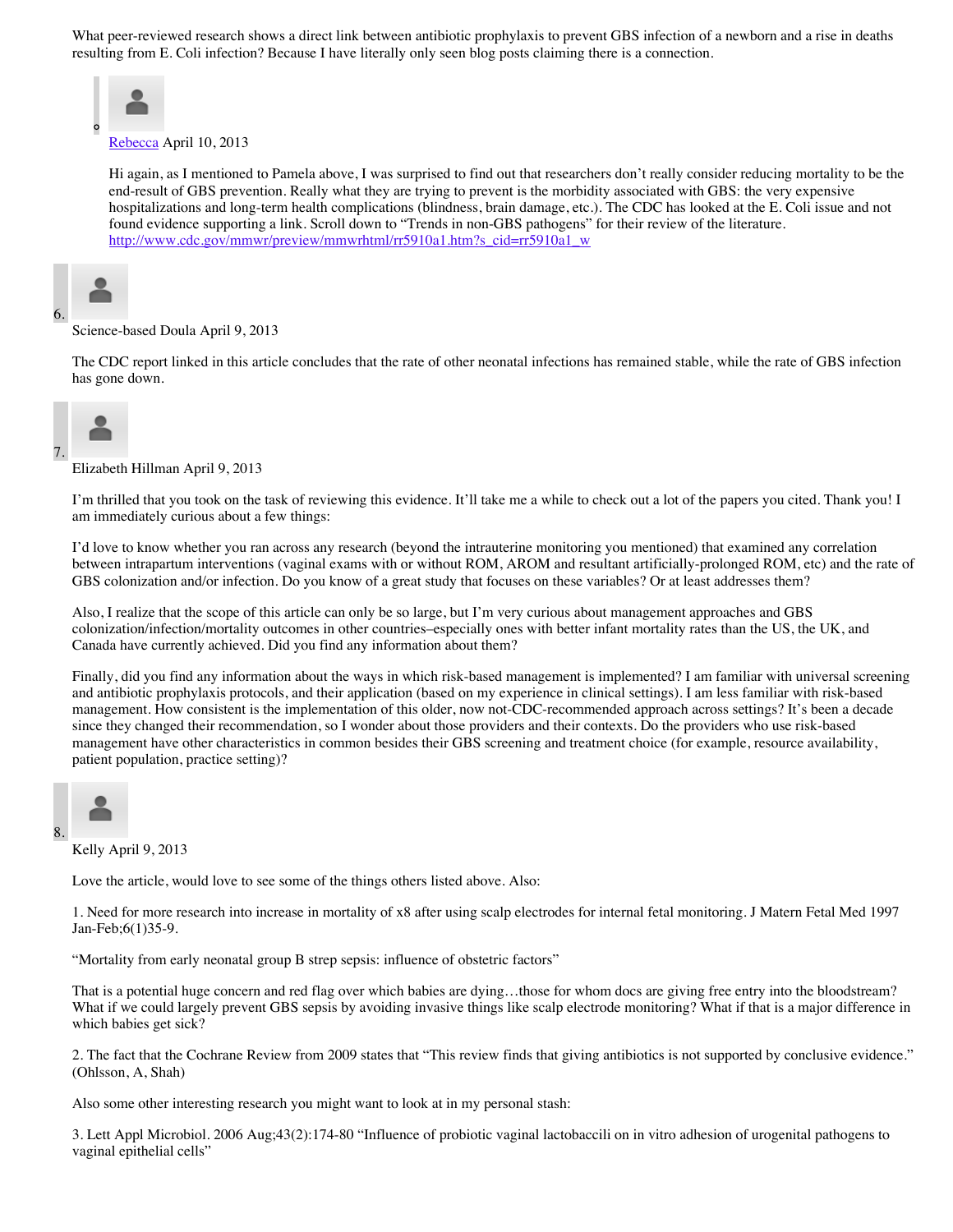4. Mikrobiyol Bul. 2005 Jan;39(1)17-23 "Inhibitor effect of vaginal lactobacilli on group b streptococci"

5. "Randomized study of vaginal chlorhexidine disinfection during labor to prevent vertical transmission of group B streptococci." This is from Refdoc.fr, but they don't list a full cite. 1995. vol 61, n2, p 135-142. European journal of obstetrics, gynecology, and reproductive biology. Curious about this one as it says "Vaginal disinfection with a chl. gel during labor modestly reduces GBS vertical transmission. Because the method is cheap, simple, and safe, ti should be considered for routine use. Our results indicate that ti may reduce the incidence of EOGBS sepsis by 2-32%." It was double-blind prospective study of 1020 pregnant women.

6. What about the Fachinetti study? J Matern Fetal Neonatal Med 2001; 11:84-88. It was excluded from the Cochrane review but as best I could tell it was because there was not a control group but I can't really tell. Cochrane says it was promising but they didn't include it. (This is also one that I believe supports the increase in e coli, as there were significantly more e coli infections in the ampicillin group than the chlorhexidine group.)

7. Finally regarding the "where did the e coli thing come from," I know I have read it in research (not blogs) and thought I could put my finger on it but no luck yet. My sense is that it was cited in previous CDC guidelines and the new guidelines wiped that out. I have a huge GBS binder of printed research that I will continue to look through. That said, I don't use or report the e coli thing, just offering my sense that it did come from primary research at one time.



9.

Kelly April 9, 2013

Found something more in the Ontario Midwives CLinical Practice Guideline No. 11 on GBS. (This is a practice guideline document, but the relevant research is documented; I have not yet read the specific studies.)

"There is also a concern that widespread IAP use my be responsible for a rise in neonatal non-GBS early-onset disease. However current available evidence is conflicting. Surveillance of 19 Connecticut hospitals between 1996 and 1999, found no significant increase in the incidence of non-GBS early onset cases…Between 1996 and 1998, researches noted a rise in the proportion of E. coli infections that were ampicillin resistant, however this proportion decreased in the final year of the study period…. Conversely, a study data from the Infection Control Surveillance Database of 20,981 live births looked at the incidence of EOGBSD and gram-negative neonatal sepsis (e.g., E. Coli…) in the years 1992-1996…"The authors also noted an increased rate of gram-negative sepsis in the same study periods. The mortality orate of gram-negative neonatal sepsis for the cases in this study was 60%, tenfold higher than the EOGBSD mortality rate."

Here's the study it points to: Levine, EM, Ghai V, Bartonn JJ, Strom CM. Intrapartum antibiotic prophylaxis increases the incidence of gramnegative neonatal sepsis." Infect.Dis.Obstet.Gynecol. 1999;7

Another one that says similar:

Bizarro MG et al. Changing patterns in neonatal Escherichia coli sepsis and ampicillin resistance in the era of intrapartum antibiotic prophylaxis. Pediatrics 2008 Apr;121(4):689-696.

"A significant increase in late-onset E. Coli sepsis was also observed for both pre-term and term infants."

Note that these quotes are from the Practice Bulletin, not the research.

HTH, this is a fascinating topic to me.



[Rebecca](http://www.evidencebasedbirth.com/) April 9, 2013

Thank you everyone for your thoughtful comments! I plan to respond when I get a block of time where I can concentrate!



Eva Garcia April 9, 2013

what about the effect of early antibiotic exposure on the establishment of gut flora? A hugely important topic, as the gut flora drives many things and its disruption can lead to allergies, asthma, and chronic illness.

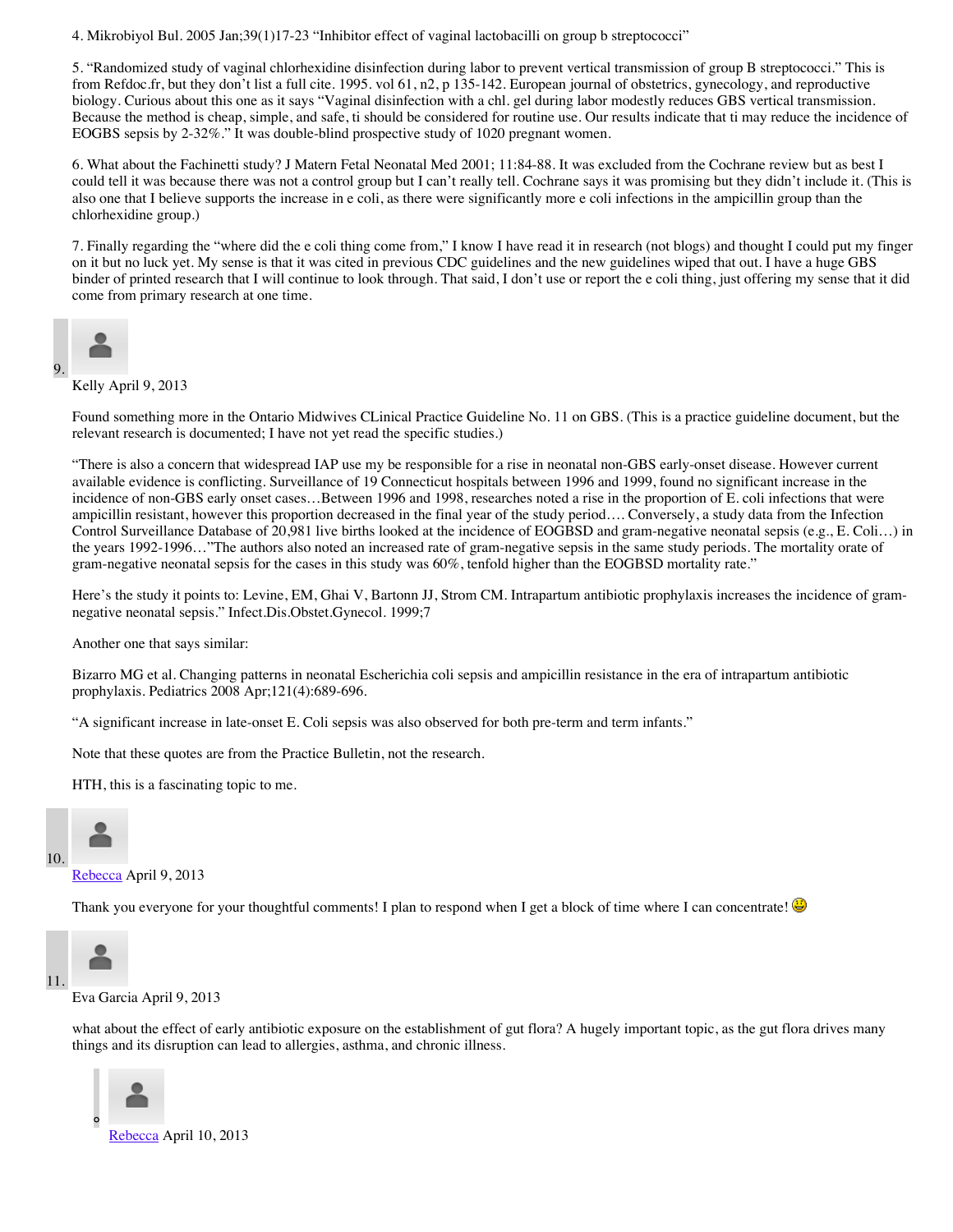I think you're right– I need to address this in the revised version of the article. I did not see any direct evidence linking these two things. But I will dig deeper and see what I can find.



Annie Stock April 9, 2013

There was no mention of oral antibiotics vs. intravenous antibiotics. The efficacy of one vs. the other would be important. I personally chose a home birth over a hospital birth on that issue alone: the only option the hospital, any hospital, would allow was IV medication in labor, whereas the midwifery group I ended up switching to made me aware of oral antibiotics as a method for preventing GBS infection. It would be worth helping those of us who aren't as scientifically-inclined more aware of the research behind our 'options,' where options exist.

Thank you for compiling this research. It is very informative.



Science-based Doula April 10, 2013

There is mention of oral antibiotics. They were trialled in the 70"s and are considered not effective. They have to be taken prior to labor, and by the time labor kicked in, GBS returned.



[Samantha McCormick](http://www.waterbirthbaby.com/) April 10, 2013

The problem with oral antibiotics is that you can not be certain that you will achieve a therapeutic blood level. Gastric emptying is delayed during labor which slows the absorbtion of oral medications. The only way to be certain that you will get the correct amount of medication into circulation is to use the IV route.

I don't know your midwives and I do not mean to undermine them, but they might be lacking some education in pharmacology if they think that oral antibiotics are an acceptable alternative (or option) to IV antibiotics for prevention of GBS disease.



[Blayne](http://neomidwife.com/) April 9, 2013

Re: Chlorhexadine (aka Hibiclens)

Chlorhexadine and Hibiclens are NOT synonymous. Hibiclens contains chlorhexadine, but it also contains a lot of other ingredients that may change its effectiveness for GBS. The clinical trials where NOT done with Hibiclens, they were done with a straight chlorhexadine solution.

#### From the Hibiclens web site:

HIBICLENS contains 4% w/v chlorhexidine gluconate, with inactive ingredients: Fragrance, isopropyl alcohol 4%, purified water, Red 40, and other ingredients, in a mild, sudsing base adjusted to pH 5.0-6.5.

I know a lot of midwives use Hibiclens because there are no commercially available straight chlorhexadine solutions (or none that I could find when I was practicing, but I've been retired for a few years), but we cannot assume the actions are the same.



Thank you Blayne!! I will fix this in the revised version. Instead of referring to Hibiclens and Chlorhexadine as synonymous, I will clarify that chlorhexadine is the active ingredient in Hibiclens.



Jen April 10, 2013

I would like to see a discussion of IgG and IgA antibodies included. From my understanding, high serum antibodies to the particular strains of GBS are protective and those women who have a significant antibody response have a reduction in transmission and infection. I wonder why more emphasis is not being put into research around understanding why out of the 10-30% of carriers 98-99% of babies do not get sick. Let's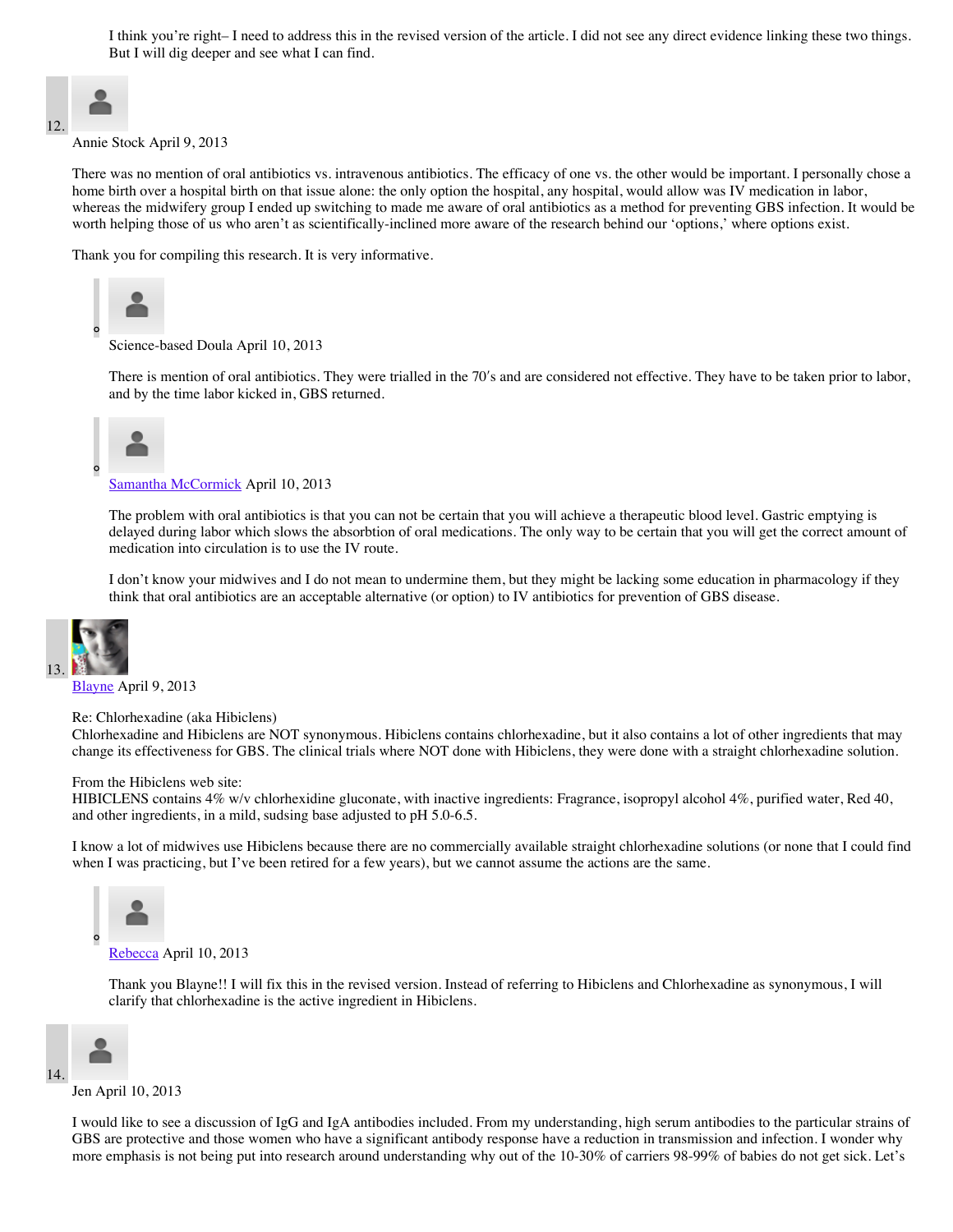assess the common thread among those women and have a list of factors that reduce risk. Why not work on making testing less about if GBS is present (rapid test included) and look into if women have antibodies to any of the GBS types. There could be more accurate use of antibiotics directed towards women with low antibodies. I know there are some studies that focused on IgG in light of researching vaccines such as those by Lin FY et al. 2004. What are your thoughts on this?

$$
\begin{array}{c}\n15\n\end{array}
$$

Cheryl Heitkamp April 10, 2013

This is a well-done and easy to read post. I would like to make one correction that is significant. Per the CDC: <http://www.cdc.gov/groupbstrep/clinicians/clinical-overview.html>: prior to universal screening, the rate of infection in newborns was 1.7/1000 in 1993. You cite the CDC regarding a 50% transmission rate in untreated newborns, but as I read the article you cite: [http://www.cdc.gov/mmwr/preview/mmwrhtml/rr5910a1.htm?s\\_cid=rr5910a1\\_w:](http://www.cdc.gov/mmwr/preview/mmwrhtml/rr5910a1.htm?s_cid=rr5910a1_w) 50% refers to the mortality rate of GBS infected newborns, not GBS exposed newborns.

Therefore, though antibiotics have greatly reduced the rate of infection, the actual risk of infection is still quite low (1.7/1000) of the untreated population, and 50% (.9/1000) of those babies would die. Using your statement, and a 25% GBS+ rate, the death rate would be 125/1000 (using 1993 numbers).

In GBS exposed babies, the risk of infection is .0017% if the mother is untreated, not 50%.



[Rebecca](http://www.evidencebasedbirth.com/) April 10, 2013

Hi Cheryl, thanks for your comment. I think you may have misunderstood what I wrote. I did not say here was a 50% transmission rate. I did say that 50% of babies born to untreated moms are colonized, which is thought to be mostly harmless. The transmission rate for actual infection is 10-20 per 1,000 untreated positive women. I will double-check before I release the revised version, but I stand by my original numbers. Also, the current death rate of full term babies who have GBS infection is 2-3%, most definitely not 50%.



#### Cheryl Heitkamp April 10, 2013

Thanks for clarifying your paragraph in the post. It makes a lot more sense and makes this a great article!



Thank you for making me double-check my math!! I had a little bit of a heart attack when I thought I might have made such a critical error! So I was relieved to find that I had not. But I'm glad you asked, because it's important to make these clarifications. I think in the revised article I will make sure to emphasize the difference between colonization and infection, because I'm sure other people thought the same as you.  $\dddot{\bullet}$ 



sweetPsmomma April 10, 2013

Thank you for taking the time to compile this article. My daughter was born on 11/12/2012 at 38k6d gestation. I tested negative for GBS at my 36 week OB appointment. I only labored for a total of 4 hours (amazing), and my daughter was born 1 hour after we reached the hospital. I did not have a fever during labor. My water was broken by the doctors just a few minutes before my daughter was born. She was perfect, healthy and scored high on her Apgar tested. It wasn't until about 15 hours later that she began making some grunting noises. We brought it to the attention of our nurse and our daughter was taken to the NICU to get checked out since the pediatrician found her grunting odd, but didn't know what was wrong. Within 8 hours my daugher was having seizures, needed a bloood transfusion, had to intubated, and was hooked up to about 10 different medications. She had GBS and bacterial meningitis. We were told that she would likely die that day, and the chief of the NICU sent the hospital chaplain to our room to help us "deal with what were about to go through." In two days my sweet baby girl will be 5 months old. She is God's little miracle. She had passed her hearing tests and has no major brain abnormalities showing from her last 2 CT scans. The road ahead is still somewhat unknown but we thank God that's she's alive! I'm grateful for your article as I am eager to learn more about GBS, especially as a mother who tested negative and showed no signs and my daughter had little/no risk factors. Thanks for taking the time to research. I look forward to reading up more on the articles you referenced.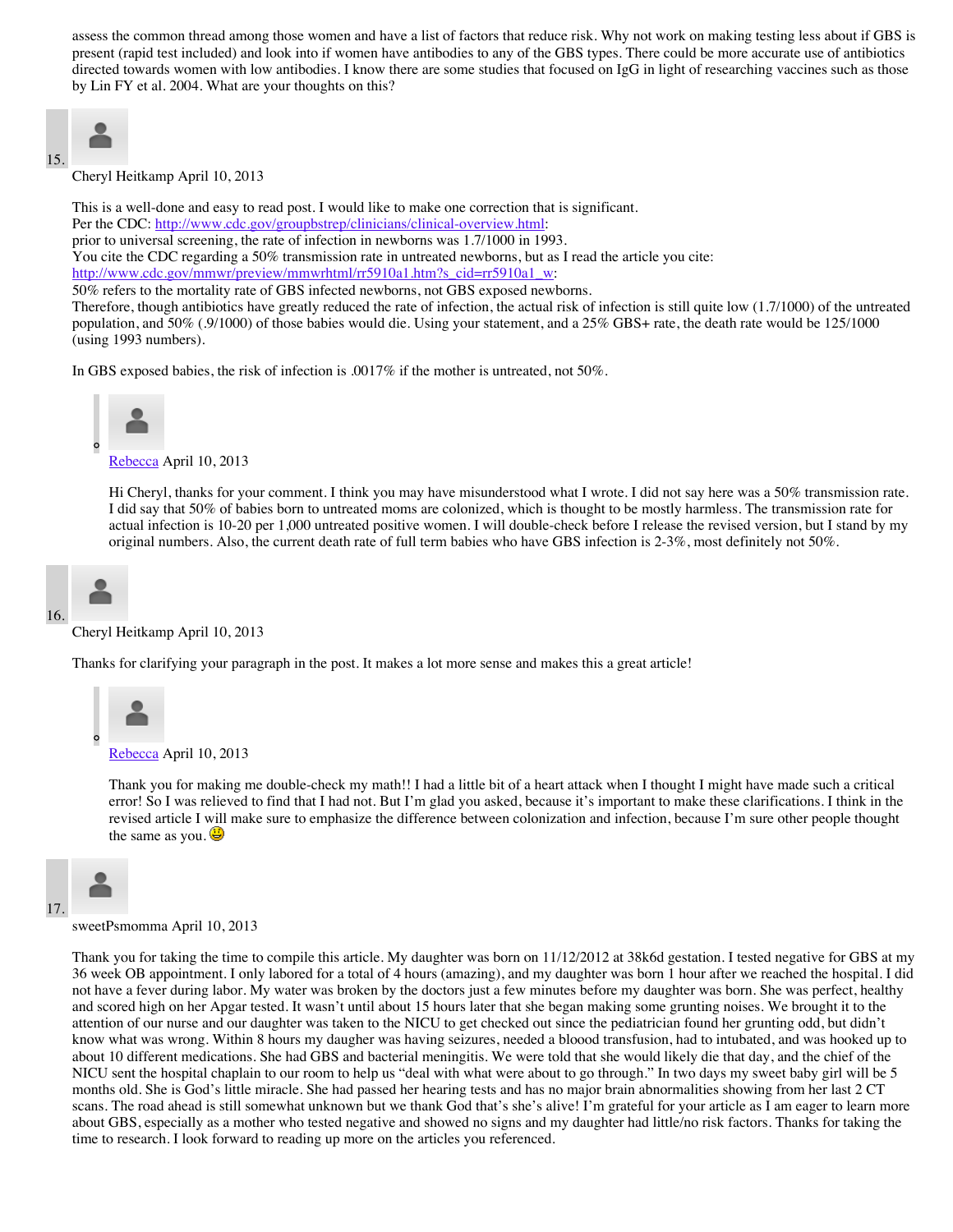

Thank you so much for sharing your story!! That must have been so scary. I am so glad that your daughter is alive and well today. Thank you again, I think it is important for people to understand that even though GBS infections are rare, they do happen to real people. And even though the U.S. tries to prevent as many GBS infections as we can with the universal protocol, and a lot of cases are prevented, this approach does not work 100% of the time, mostly because of what happens with women who experience false negatives on tests. Also, antibiotics, although ~80% effective, cannot prevent all cases. Again, thank you so much for sharing.



Laura April 10, 2013

Well done!

There is a lot of talk about newborns being colonized by heathy bacteria during a vaginal birth. It is being said that the child will have a real advantage in gut health from this.

I do not know what research backs this up but wonder what (if it is true) effect such widespread antibiotic use is having on our babies and their future health.



19.

Pamela April 11, 2013

Thanks for the reponse. A couple more points. About sex and GBS you stated "- I did mention that recent or frequent sexual intercourse can increase the risk of colonization. See the beginning of the article". I see you have it as a risk factor but I suppose what I'm getting at is the emphasis. Saying it's a risk factor implies almost like an STD. What I mean is that rate of positive tests because of recent sex (like in the past 24 hours) where the woman in fact is unlikely to be a carrier. Yes this would be a reason to not have sex close to term (if GBS might be a concern) but my issue is with intervention embarked upon where the positive was in fact really a positive of the partner and something that would be gone in a day or two. I've seen a number of articles about this.

We covered the E.coli thing on facebook. I'm happy with that.

On the antibotics, I would argue that to a greater or lesser extent ALL antibiotics are harmful to everyone who has them. This might be a temporary interruption of gut flora causing digestive upset, or it might be months, even years of candidiasis (which seems to be my issue), or it might be increased susceptibility to viral infection (as seems to be the case with my first born who had viral infection in his eyes for his first year of life – and yes I realise my examples are anecdotal, though that doesn't necessarily make them untrue). Hopefully for some people having them the benefits have outweighed the cost, however the vast majority of women routinely receiving them (and their babies of course) will not have had GBS or any other kind of bacterial infection.

No time to go into it now but I am still getting confusion over the rate of cases in preterm. Will post some links later. This 70% in term babies is baffling me since I've seen many articles with vastly higher rates for all birth infection and for GBS in preterm.

Thank you for engaging with me on this topic. Any failing in the evidence is of course not your fault but the fault of funders not interested in paying for research supporting reduced intervention.



Thank you for engaging with me! I am learning a lot from our conversation!



raizel April 11, 2013

Hi, as a homebirther who always tests positive for GBS I have done a LOT of googling on this topic. It's so nice to see all your research here in one place. My question is as follows-when GBS is present in the urine, why does that make the risk so much higher as I was told? I had made an educated decision by baby #2 not to have the antibiotics, but with baby #4, everyone was much more concerned since I had the GBS in the urine. Noone was able to explain to my WHY though!

I am an American now living in the UK and find that they over react to GBS so I'm not sure if this is due to the urine situation or just their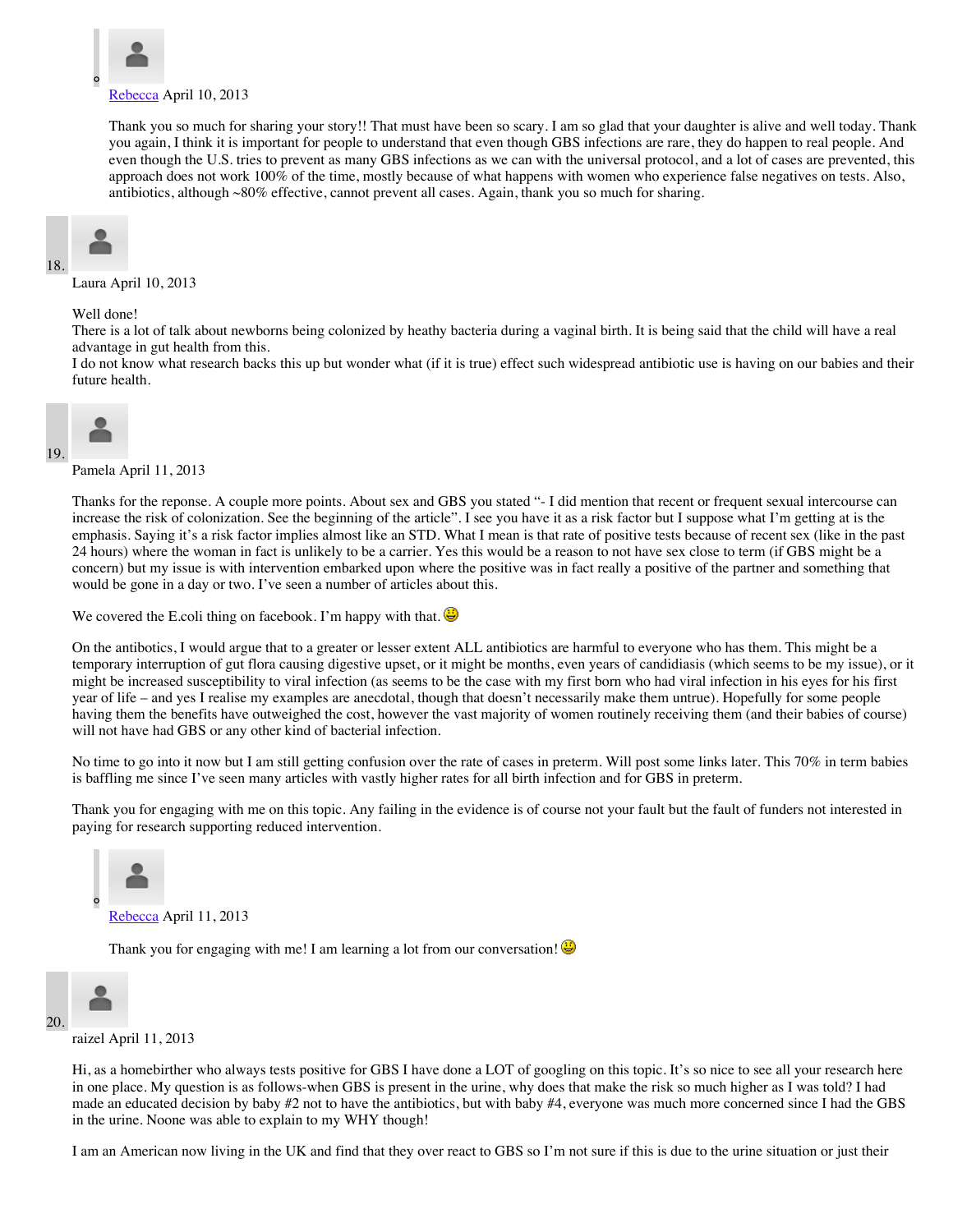

Deborah April 11, 2013

I have been a home birth midwife for 30 years. I also have an RN license and worked for 11 years in a well-baby nursery and NICU, 2002 – 2013. In my homebirth practice, if a mother tests positive for GBS then I educate her about GBS and what her choices are and we come up with a plan that we both feel comfortable with. I find that many women do not want to take antibiotics. However, occasionally a mother will decide to take antibiotics and I have done IV PCN at home.

This is a subject that I've done a lot of studying on because I want to provide the best care for the mothers and babies that I take care of.

I enjoyed reading your article and I will be including it in the education that I offer women who test positive. That said, I still do not like giving antibiotics as the solution to this problem. I start educating woman before they are pregnant or early in their pregnancy in ways to improve their immune systems, to eat better, to add probiotics and live foods to their diet, etc. in an effort to test negative for GBS at 36 weeks.

If she decides to take antibiotics, then I highly recommend that the mother and her baby take probiotics after delivery. For baby: [http://www.jarrow.com/product/201/Baby's\\_Jarro-Dophilus](http://www.jarrow.com/product/201/Baby)

For mother: [http://www.jarrow.com/product/201/Baby's\\_Jarro-Dophilus](http://www.jarrow.com/product/201/Baby)

I also recommend that she eats lots of probiotics, yogurt, kefir, miso soup, kimchee, raw sauerkraut, etc. Most of these things she can make herself.

If she tests positive for GBS and she decides to not treat with antibiotics then we avoid AROM if at all possible and we do no or very few vaginal exams in labor.

Here is something I read somewhere that I liked, "There is no perfect answer. In most cases, a mom who has GBS will also have GBS antibodies that are passed to the baby through the placenta. [ref: Williams Obstetrics] Nature's not stupid. In rare cases of either very high colonization or unhealthy mom or baby, the baby could be overwhelmed and then require antibiotic treatment. However, the treatment carries risks of its own – such as allergic reactions and developing antibiotic resistant strains. Again, nature's not stupid. In addition, of course, receiving antibiotics in labor is one of the dominoes in the cascade of interventions and increases overall risk due to the compounded risks of the cascade. There's no perfect answer. Alternative approaches to reducing colonization may be the most sensible solution."

This is an excellent article written by Christa Novelli who has a master's degree in public health from the University of Northern Colorado and a BA in sociology from the University of California at Berkeley. Christa tested positive for Group B Strep with her second pregnancy and opted not to take IV antibiotics during labor. Tessa was born after 15 hours of natural labor with no interventions and did not develop a GBS infection.<http://vahomebirth.com/documents/GBS%20Strep%20B.pdf>

#### I also suggest that you do some reading about the Human Microbiome Project.

<http://www.sciencedaily.com/releases/2008/11/081118121941.htm>"You clearly get shifts in the structure of the microbial community with antibiotic treatment," says Sogin. "Some bacteria that were in low abundance prior to treatment may become more abundant, and bacteria that were dominant may decrease in abundance. When you get these shifts, they may be persistent. Some individuals may recover quickly, and others won't recover for many months."

In all the individuals tested in this study, the bacterial community recovered and closely resembled its pre-treatment state within four weeks after the antibiotic course ended, but several bacterial taxa failed to recover within six months.

This raises questions about the health effects of perturbations to the human-microbial symbiosis in the gut, such as may occur with antibiotic treatment. Because specific microbial populations mediate many chemical transformations in the gut—and previous studies have related these processes to cancer and obesity, among other conditions—changes in the composition of the gut microbiota could have important, but as yet undiscovered, health effects.

"When you change the microbial population structure in the gut, you may affect how that population is keeping indigenous pathogens at manageable levels," says Sogin. Bacteria that do not normally cause problems may begin to grow more rapidly, and cause disease. Here are a couple of articles that address the importance of good flora to the immune system of newborn infants and how breastfeeding vs. formula feeding factors in.

[http://www.slate.com/blogs/how\\_babies\\_work/2013/03/20/the\\_science\\_of\\_breast\\_milk\\_latest\\_research\\_on\\_nursing\\_and\\_milk\\_vs\\_formula.html](http://www.slate.com/blogs/how_babies_work/2013/03/20/the_science_of_breast_milk_latest_research_on_nursing_and_milk_vs_formula.html) and<http://www.health-e-learning.com/articles/JustOneBottle.pdf>

Even National Geographic magazine recently had an article about bacteria with a couple of pie charts that compared the intestinal flora of a vaginally born baby vs. a cesarean born baby. "Small, Small World They're invisible. They're everywhere. And they rule" By Nathan Wolfe. "We get our first dose of these microbial coconspirators as we pass through our mother's vaginal canal, where the bacterial population changes dramatically during pregnancy. For instance, Lactobacillus johnsonii, which normally lives in the gut and helps us digest milk, becomes more abundant in the vagina, exposing the baby to the bacterium, perhaps to help prepare the way for digesting breast milk." The article didn't mention that if the mother was treated with IV antibiotics in labor and her vagina was void of good flora at the time of delivery, then her baby would not receive the very important bacteria that babies need. Nature is designed to work and we have to be careful when we start interfering. GBS Prophylaxis: What are we Creating? By May Lou Singleton, Midwifery Today 81: 18-20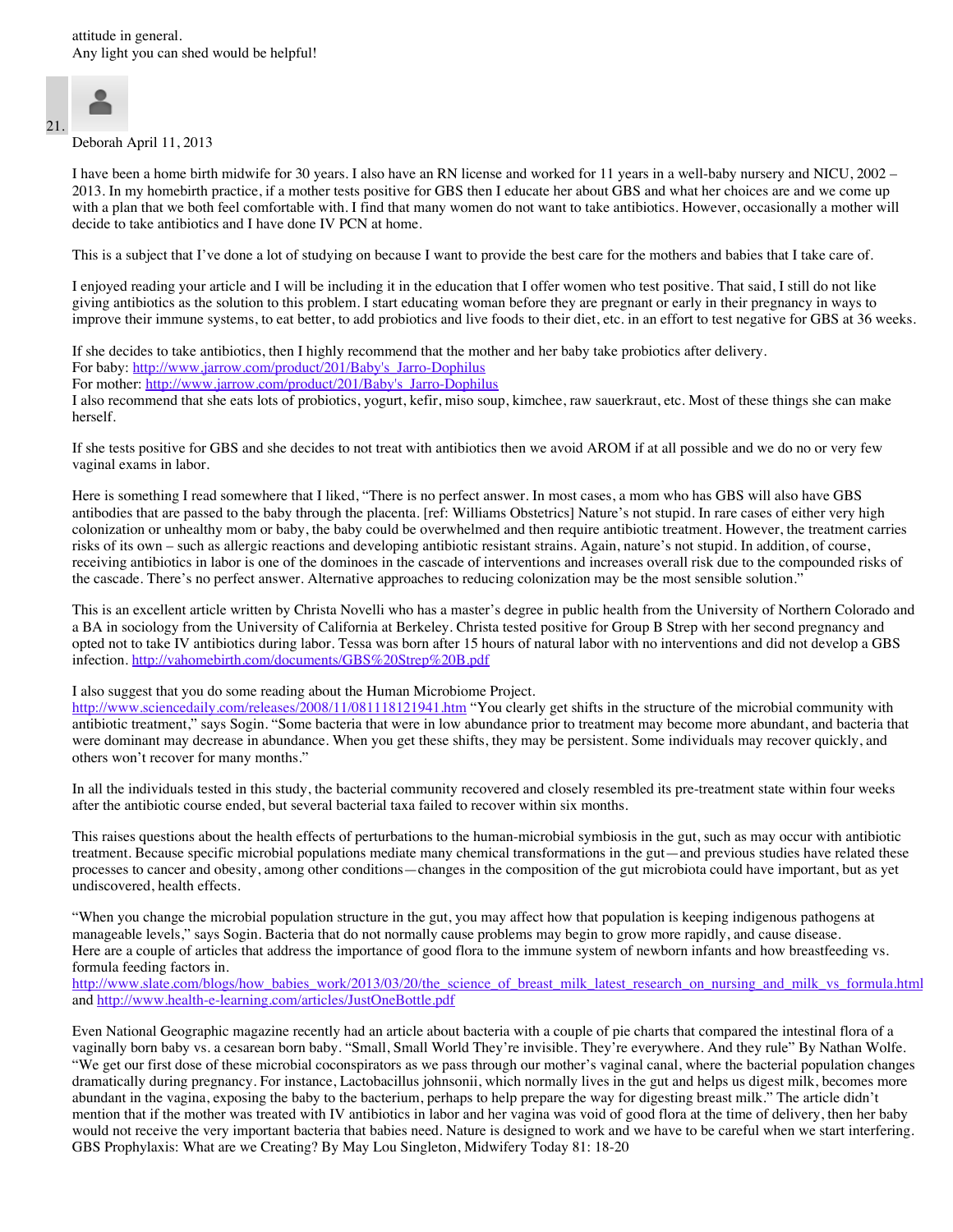Probiotics: A Better Way to Treat Infections during Pregnancy by Genevieve Lewis Midwifery Today Autumn 2006 GBS in a Homebirth Setting by Renee Meuse Bishara, Midwifery Today Autumn 2006 I have lots more that I can share, but this is a good start!



sweetPsmomma April 12, 2013

#### Debrah,

I do agree that nature is smart and a wonderful thing. However, I find your comments about antibiotics not being a good solution to the problem and instead offering your patients to eat more probiotics and make healthier lifestyle choices offensive. While you may not agree with antibiotics as a solution for me they are and were THE solution. I am a healthy 27 year old woman who tested negative for Group B and who gave birth to my seemingly healthy full term baby who contracted GBS and bacterial meningitis within 24 hours of life. (You can read more on my story in an earlier comment.) Your comments suggest that if I had only ate more yogurt or perhaps made healthier meal choices or excerised a little more then maybe my daughter wouldn't have contracted GBS and nearly died. I do not believe this to be true and find it hurtful. It was God's will for my daughter to contract this disease just as it was for Him to save her from it. I was much more a naturalist before this birth (it's my second), but now I am a full supporter of antibiotics because without them my daughter would be dead. The truth is that we can research, eat different things, try homeopathic preventions, go to every OBGYN appointment, but no women can ever predict the birth of her child. Even if everything goes perfectly in her prenatal appointments and her delivery- 15 hours later her baby could be on its death bed just like mine was... no matter how much yogurt you eat.



22.

Ann April 12, 2013

Thanks for the great article! This is very timely for me; I just took my GBS test yesterday and I'm waiting to find out the results. I was GBS positive with my first two children and am hoping that I'm negative this time around. I know the antibiotics I had with my first two caused us all gut issues, which we've been working on correcting since. It's hard because I'm sure there isn't much research on gut flora, but I know it was a real thing for us.

I would also be interested to know what other factors the babies who did/didn't have EOGBS had in common. I would be curious to know if it's linked to the mom's vitamin D levels, since that affects the immune system, although there probably aren't any studies on this.



#### [Dr. Heather Rupe](http://thepregnancycompanion.com/) April 13, 2013

Thanks for taking the time to write such a thorough, easy to understand article. Great works!



Ashley April 17, 2013

I personally am waiting to see information about the long-term risks of intra-patrum use of antibiotics. With my son I tested positive and chose to do the antibiotics. He has had gut issues since birth, which are now very severe. I am seeing a huge upsurge of other babies having to be on drugs long-term or even for life due to intestinal issues– all of whom were either born via cs or had antibiotics during labor. Although probiotics may help some of these, the lack of diversity and early colonization of non-gut bacteria is very difficult to over come from the recent studies I have been seeing. I know there was a recent study released from one of the scandinavian countries which addressed this issue.

I am now pregnant and facing the issue once again. I had previously believed that the gut-flora issue wasn't as severe of an issue that many had made it out to be or could be corrected with probiotics. However, after having such difficulty with my son which has almost led to hospitalization and still may, my perception of the risk/reward ratio has significantly shifted.



Ann April 22, 2013

This is similar to my situation, although my two children's gut issues have not been very severe, just there. Just curious, did you try probiotics after your son was born to repopulate his gut or have you just read that it's not effective?

Having tested positive with my third pregnancy and due in two weeks, I'm really struggling with this decision. I know antibiotics are not without (potentially serious) side effects, but I'm also not sure I'm comfortable with the risk of EOGBS disease, even though it's pretty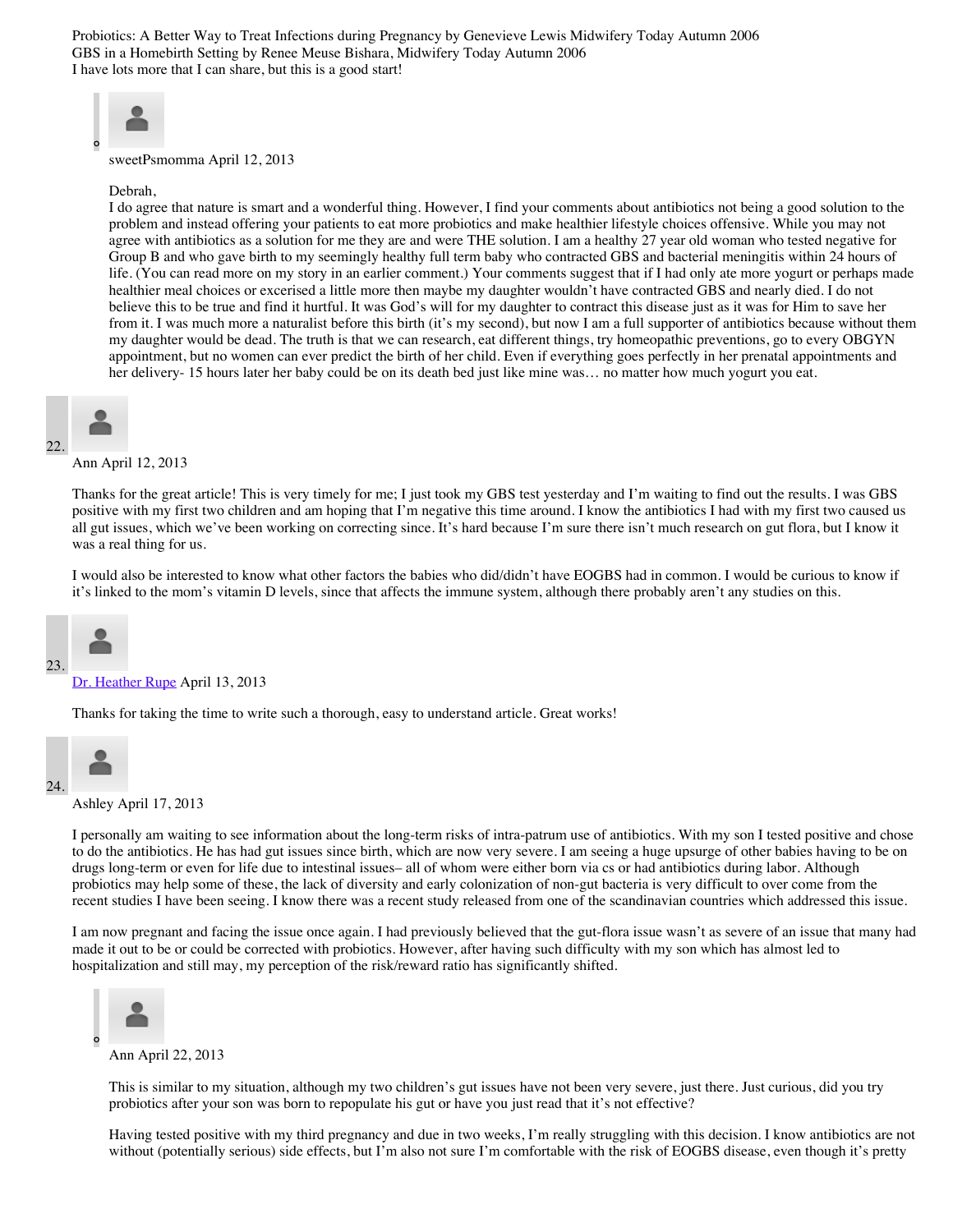small. I just wish there was more research on why that one baby in 200 with positive mothers gets sick and the other 199 do not.



[Doula Dani](http://whatifsandfears.blogspot.com/) April 19, 2013

Great article! Thank you!



Lydia91 April 22, 2013

I am curious whether you are going to get around to debunking the various practices that are rife within the natural childbirth and midwifery community including the use of castor oil, evening primrose oil, moxibustion, etc., etc.?



[Rebecca](http://www.evidencebasedbirth.com/) April 22, 2013

Hi Lydia, I find your question interesting. Not because of the topics you propose, but the manner you phrased your question. I'd like to remind you that one of my core values at Evidence Based Birth is respect. Please keep your comments respectful. Tone is difficult to read over the internet, but I gather from your tone that you think the "natural childbirth and midwifery community" (whatever and however you define it) is a bunch of people who don't know what they are doing. I think that every field has its own practices that may be based more on superstition and tradition than actual research evidence– sometimes there is clinical knowledge that is evolved over time that has not yet been studied, other times it has been only minimally studied, other times it has been studied and found to be harmful but people continue to do it anyways. These kinds of situations are not found in only one group or "community" as you call it, but in all different fields of healthcare. As for your 3 specific topics, if you are curious you can find information about castor oil and moxibustion on [http://www.summaries.cochrane.org.](http://www.summaries.cochrane.org/) There is actually some evidence (although minimal) to support moxibustion in combination with accupuncture for turning a breech baby. If it is not harmful, then why not give it a try? Castor oil does not have enough evidence to recommend its use at this time, but it does cause nausea. I have already talked about evening primrose oil in a previous article– you can search for it on my website. I would like to add that many people in the mainstream medical community use these 3 alternative therapies– not just people in the "natural childbirth community" that you are (perhaps condescendingly?) referring to. Again, please remember to keep your comments respectful of differing opinions, and centered on the evidence. That is what we are all here for– to talk about the evidence. Not to degrade or denigrate other groups or people.



[Marti Perhach](http://www.groupbstrepinternational.org/) April 22, 2013

Very well-wrtten and researched article! Could you include mention of a third type of GBS disease? The term "prenatal-onset GBS disease" was recognized by the CDC on page 23 of the MMWR, November 19, 2010/Vol.59/No. RR-10, "Prevention of Perinatal Group B Streptococcal Disease, Revised Guidelines from CDC, 2010 to included stillbirths and miscarriages caused by GBS. Pregnancy is a distinct time when babies can become infected by group B strep and, although per the CDC no effective prevention tools have been identified, pregnant women should be aware of several evidence-based strategies to help reduce the risk of their baby becoming infected prior to labor and delivery.

1) See their provider promptly for any vaginitis symptoms which may be caused by group B strep and indicate heavy colonization

2) Ask to have a urine culture for GBS and other bacteria done at their first prenatal visit. If a significant level of GBS is found in ther urine, oral antibiotics should be described at time of diagnosis as GBS in the urine means that they may be heavily colonized which puts the baby at greater risk.

3) Use caution regarding invasive procedures such as membrane stripping, etc. which may move bacteria closer to the baby. GBS can cross intact membranes.

Please see this page<http://www.groupbstrepinternational.org/what-is-group-b-strep/prenatal-onset-3/>for additional info on prenatal-onset group B strep and reasons why membrane stripping should be avoided.

Marti Perhach Mother of Rose, stillborn due to GBS Group B Strep International Cofounder

Subscribe to Blog via Email

Enter your email address to subscribe to this blog and receive notifications of new posts by email.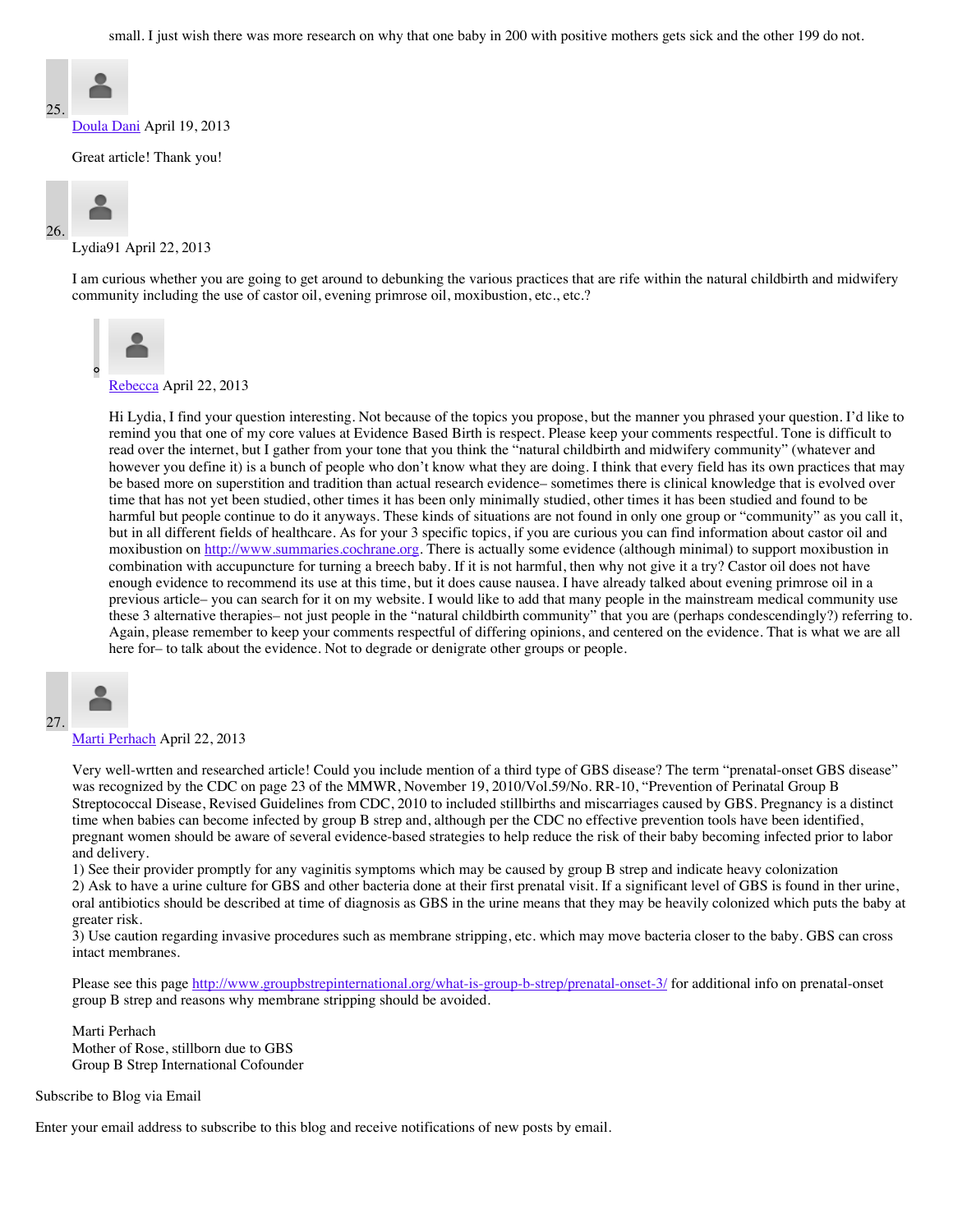Email Address

#### Subscribe

Follow us!

- [RSS](http://evidencebasedbirth.com/feed/)  $\bullet$
- **[Twitter](https://twitter.com/BirthEvidence)**
- $\bullet$ [Facebook](http://www.facebook.com/EvidenceBasedBirth?ref=hl)

Search...

#### Evidence Based Birth Finalist

#### Recent Posts

- [Group B Strep in Pregnancy: Evidence for Antibiotics and Alternatives](http://evidencebasedbirth.com/groupbstrep/)
- [The Evidence for Doulas](http://evidencebasedbirth.com/the-evidence-for-doulas/)
- [Diagnosing Gestational Diabetes: The NIH Consensus Conference Day 2](http://evidencebasedbirth.com/diagnosing-gestational-diabetes-the-nih-consensus-conference-day-2/)  $\bullet$
- [Diagnosing Gestational Diabetes: The NIH Consensus Conference Day 1](http://evidencebasedbirth.com/diagnosing-gestational-diabetes-the-nih-consensus-conference-day-1/)  $\bullet$
- [Announcement: My First Research Study on Maternity Care!](http://evidencebasedbirth.com/announcement-my-first-research-study-on-maternity-care/)
- [Evidence Based Birth Tutorial](http://evidencebasedbirth.com/evidence-based-birth-tutorial/)  $\bullet$
- [The Evidence for Birth Centers](http://evidencebasedbirth.com/the-evidence-for-birth-centers/)
- [The Joint Commission Requires Evidence-Based Perinatal Measures](http://evidencebasedbirth.com/the-joint-commission-requires-evidence-based-perinatal-measures/)
- [Can Hospitals Keep Moms and Babies Together after a Cesarean?](http://evidencebasedbirth.com/can-hospitals-keep-moms-and-babies-together-after-a-cesarean/)
- Frequently Asked Questions... that Other People have Already Answered!  $\bullet$

#### Speaking Events

| MAY | 7:00 PM American College of Nurse Midwives @ Nashville Convention Center |
|-----|--------------------------------------------------------------------------|
|     |                                                                          |
| Thu |                                                                          |

[View Calendar](http://evidencebasedbirth.com/calendar/) >

#### Categories

- [Birth centers](http://evidencebasedbirth.com/category/birth-centers/) (1)
- [Breech positioning](http://evidencebasedbirth.com/category/breech-positioning/) (1)
- [C-section](http://evidencebasedbirth.com/category/c-section/) (10)
- [Cochrane review](http://evidencebasedbirth.com/category/cochrane-review/) (13)
- [Continuous electronic fetal monitoring](http://evidencebasedbirth.com/category/continuous-electronic-fetal-monitoring/) (5)
- [Doulas](http://evidencebasedbirth.com/category/doulas/) (1)
- [Eating and drinking during labor](http://evidencebasedbirth.com/category/eating-and-drinking-during-labor/) (2)
- [Electronic fetal monitoring](http://evidencebasedbirth.com/category/electronic-fetal-monitoring/) (2)
- [Evidence based practice](http://evidencebasedbirth.com/category/evidence-based-practice/)  $(35)$
- [Exercise](http://evidencebasedbirth.com/category/exercise/) (1)
- [Gestational diabetes](http://evidencebasedbirth.com/category/gestational-diabetes-2/) (4)
- [Guest writers](http://evidencebasedbirth.com/category/guest-writers/) (4)
- [Home birth](http://evidencebasedbirth.com/category/home-birth-2/) (2)
- [Induction](http://evidencebasedbirth.com/category/induction/) (4)
- [Interviews](http://evidencebasedbirth.com/category/interviews/) (1)
- [IV stuff](http://evidencebasedbirth.com/category/iv-stuff/)  $(3)$
- [Mobility](http://evidencebasedbirth.com/category/mobility-2/) (2)
- [Natural birth](http://evidencebasedbirth.com/category/natural-birth/) (7)
- [Newborn procedures](http://evidencebasedbirth.com/category/newborn-procedures/) (3)
- [Positive birth stories](http://evidencebasedbirth.com/category/positive-birth-stories/) (1)
- [Posts by Dr. Shannon](http://evidencebasedbirth.com/category/posts-by-dr-shannon/) (3)
- [Premature Rupture of Membranes](http://evidencebasedbirth.com/category/premature-rupture-of-membranes/) (1)
- [Printable practice bulletins](http://evidencebasedbirth.com/category/printable-practice-bulletins/) (4)
- [Pushing](http://evidencebasedbirth.com/category/pushing-2/) (3)
- [Skin-to-Skin](http://evidencebasedbirth.com/category/skin-to-skin-2/) (5)
- [Tearing](http://evidencebasedbirth.com/category/tearing/) (1)
- [Testimonial](http://evidencebasedbirth.com/category/testimonial/) (11)
- [Tests during pregnancy](http://evidencebasedbirth.com/category/tests-during-pregnancy/) (2)
- [Uncategorized](http://evidencebasedbirth.com/category/uncategorized/) (4)
- $VBAC(1)$
- [Waterbirth](http://evidencebasedbirth.com/category/waterbirth/) (3)